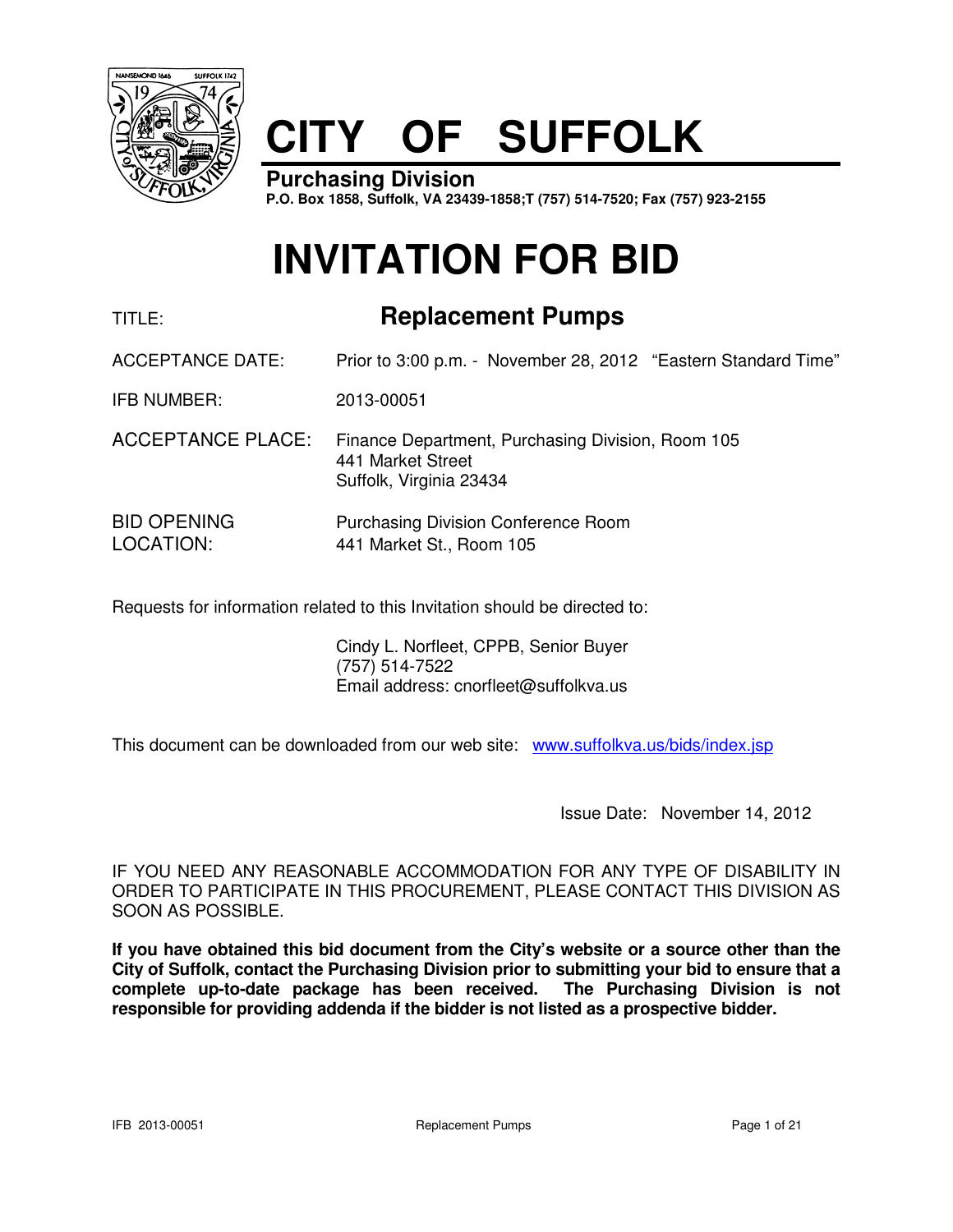# **INVITATION FOR BID**

# **Replacement Pumps**

# **SECTION/TITLE**

| 1.0 |                                                                |  |
|-----|----------------------------------------------------------------|--|
| 2.0 |                                                                |  |
| 3.0 |                                                                |  |
| 4.0 |                                                                |  |
| 5.0 |                                                                |  |
|     |                                                                |  |
|     | Anti-collusion/Nondiscrimination/Drug Free Workplace Clauses23 |  |
|     |                                                                |  |
|     |                                                                |  |

BID PRICING FORM AND OTHER FORMS TO BE EXECUTED BY THE BIDDER

Prepared by Cindy Norfleet, CPPB, Senior Buyer Date: November 14, 2012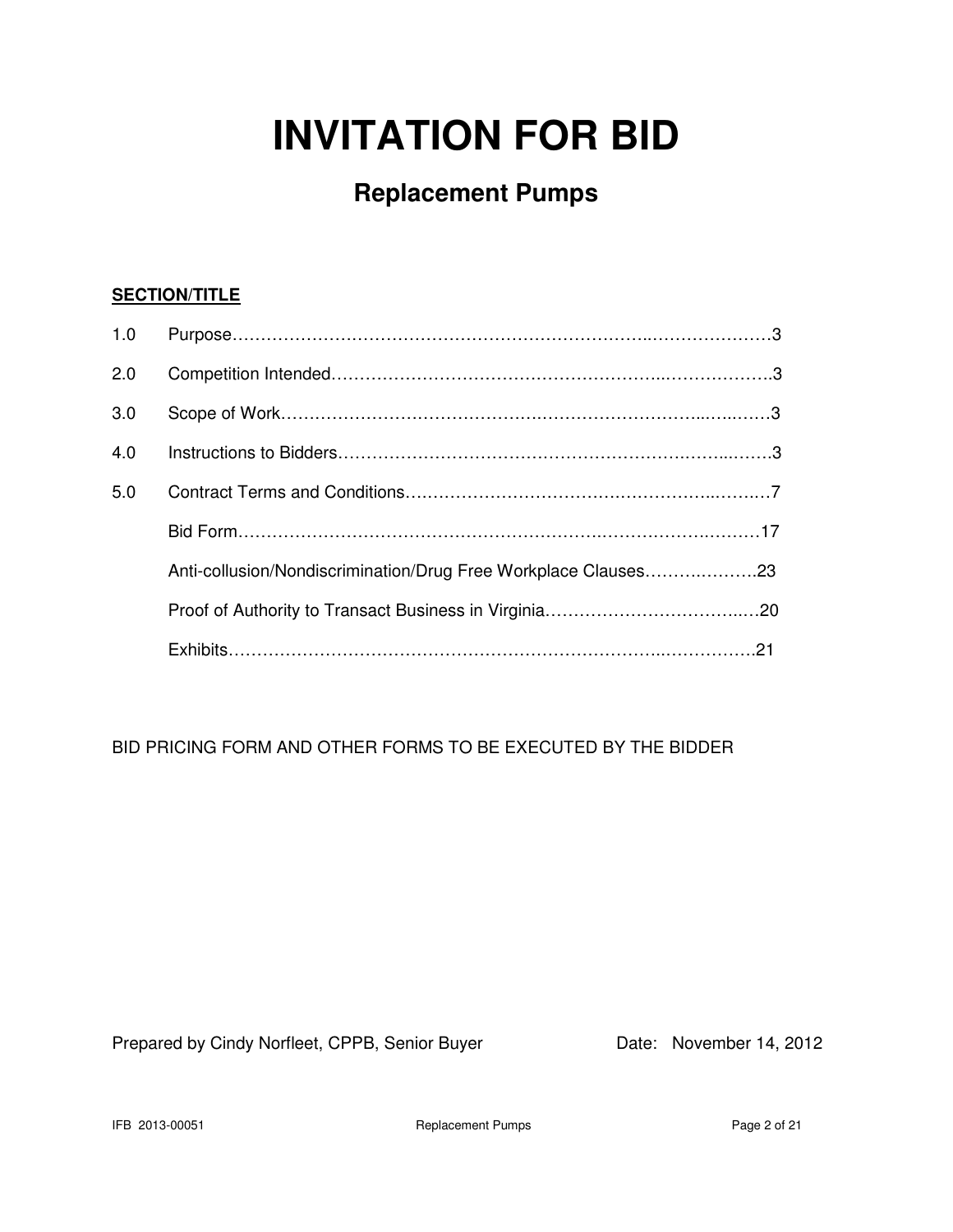#### **1.0 PURPOSE**

 The intent of this Invitation for Bid and resulting contract is to obtain competitive bids from qualified contractors to provide and deliver Hydromatic replacement pumps for the Department of Public Utilities. In order to fit the existing pump setup and meet the flow conditions for each pump station, Hydromatic is the only acceptable brand; substitutions will not be accepted.

 Pumps and assemblies shall be delivered F.O.B. destination 248 Benton Road, Suffolk, Virginia 23434. Installation of pumps will be provided by the City.

#### **2.0 COMPETITION INTENDED**

It is the City's intent that this Invitation for Bid (IFB) permits competition. It shall be the bidder's responsibility to advise the Buyer in writing if any language requirement, specification, etc., or any combination thereof, inadvertently restricts or limits the requirements stated in this IFB to a single source. Such notification must be received by the Purchasing Agent not later than five (5) days prior to the date set for bids to close.

#### **3.0 SCOPE OF WORK**

 Pumps to be purchased are listed on the BID FORM and shall be in strict accordance with the specifications for each pump.

Each pump provided shall include appropriate flange assembly.

#### **4.0 INSTRUCTIONS TO BIDDERS**

#### 4.1 Submission of Bids

Pricing must be submitted on the Invitation for Bid pricing form only; failure to submit a bid on the official City form provided for that purpose shall be a cause for rejection of the bid. Include other information as requested or required. All bids shall be submitted in a sealed envelope and properly identified with the IFB number, IFB name and time and date of opening. Bids must be received by the Purchasing Division no later than the time specified on the opening date. **Bids may be mailed to City of Suffolk, Purchasing Division, P.O. Box 1858, Suffolk, VA 23439 or hand delivered to 441 Market Street, Room 105, Suffolk, Virginia 23434**. Faxed and e-mailed bids shall not be accepted.

It is the bidder's responsibility to ensure the bid is received prior to the bid acceptance time. The "official" time of acceptance will be via electronic date/time stamp upon receipt of the bid package in the Purchasing Division office. The Bid may not be changed by markings on the envelope. Only the amounts indicated on the BID Form will be considered in determining the final Bid amount.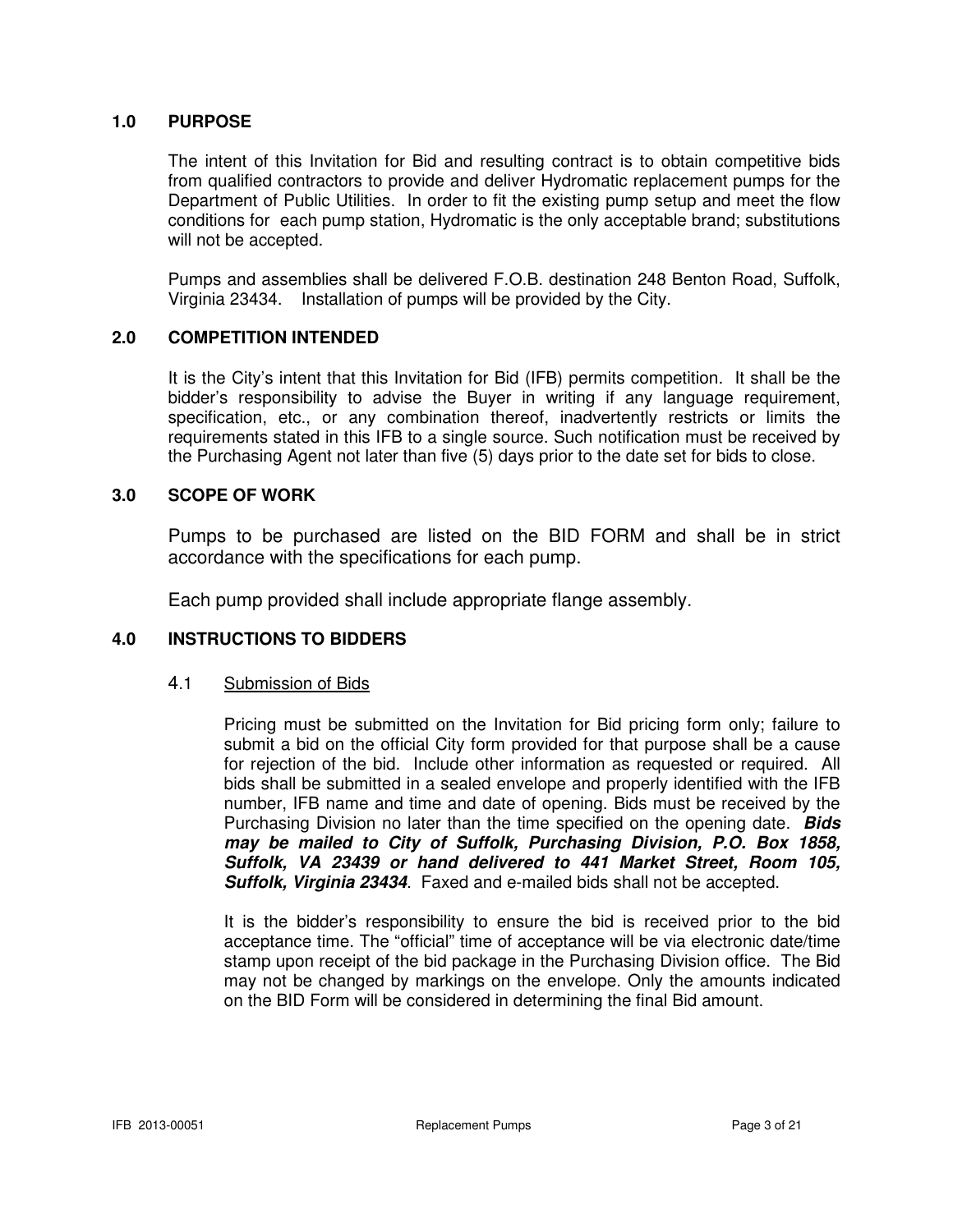# 4.2 City Contacts

Questions related to bid submittals should be directed to:

 Cindy Norfleet, Senior Buyer (757) 514-7522 cnorfleet@suffolkva.us

The Senior Buyer is the designated authorized spokesperson for the City of Suffolk with respect to this IFB. All questions should be directed to the Buyer's attention. The respondents to this IFB shall not contact, either directly or indirectly, any other employee or agent of the City regarding this IFB. This prohibition shall also extend to the Suffolk City Council and locally elected officials. Any such unauthorized contact may disqualify the bidder from this procurement.

#### 4.3 Firm Pricing

Bid price must be firm for City acceptance for ninety (90) days from bid opening date.

#### 4.4 Pricing to be F.O.B. Destination – Freight Included

Pricing shall be F.O.B. destination-freight included for all competitive bids. F.O.B. Destination-Freight Included shall include all shipping costs to the City location(s) at the unit cost. No additional shipping charges shall be allowed.

#### 4.5 Unit Price

Bid unit price on quantity specified – extend and show total. In case of errors in extension, unit prices shall govern. Bids subject to unlimited price increases will not be considered.

#### 4.6 Contract Quantities

The quantities specified in the Invitation for Bid are estimates only, and are given for the information of bidders and for the purpose of bid evaluation. They do not indicate the actual quantity, which will be ordered, since such volume will depend upon requirements, which develop during the contract period.

Quantities shown shall not be construed to represent any amount which the City shall be obligated to purchase under the contract, or relieve the contractor of his obligation to fill all orders placed by the City.

#### **NO BID WILL BE CONSIDERED WHICH STIPULATES THAT THE CITY OF SUFFOLK SHALL GUARANTEE TO ORDER A SPECIFIC QUANTITY.**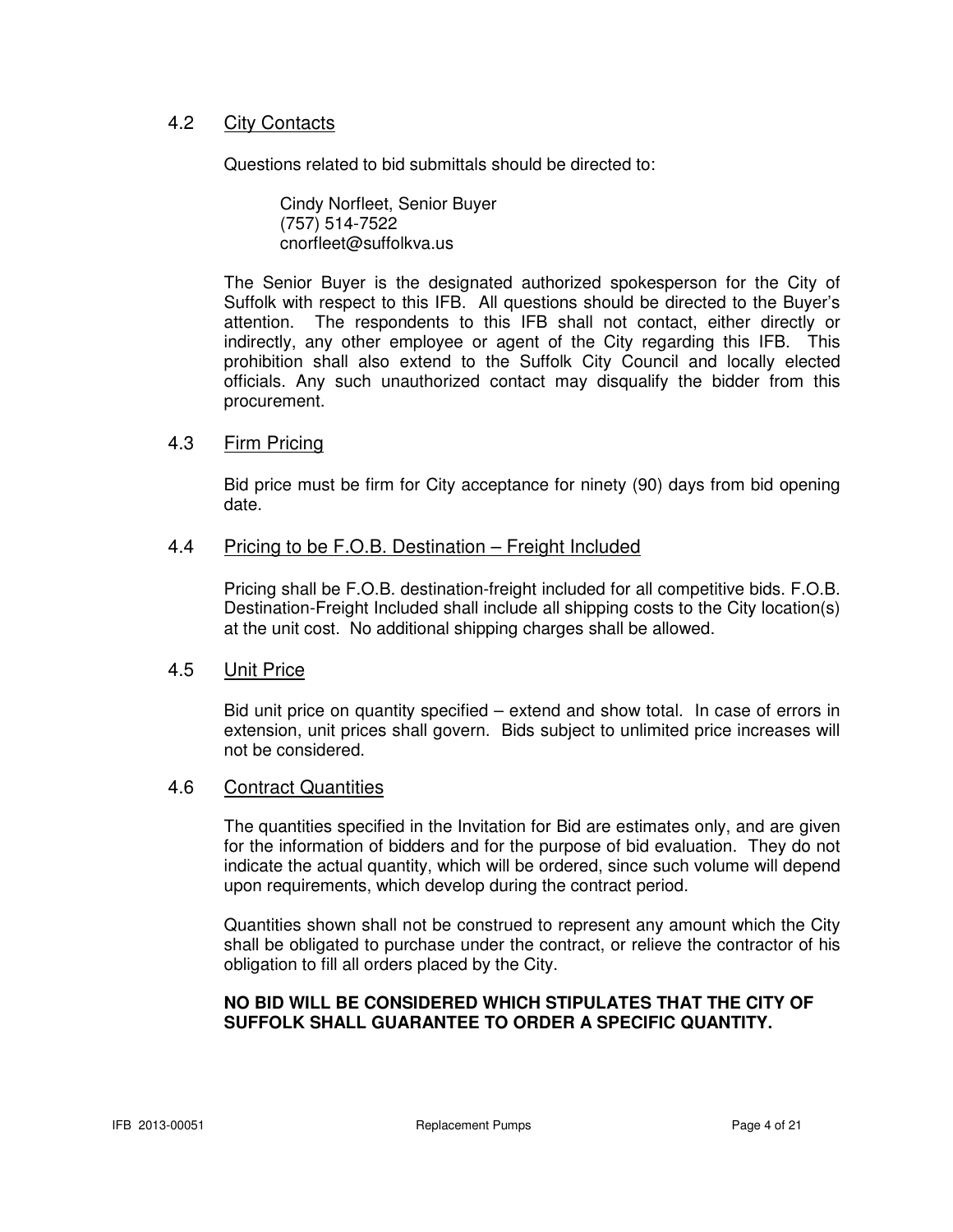# 4.7 Authority to Bind Firm in Contract

Bids must include full legal firm name and address of bidder. Failure to manually sign bid may disqualify it. Person signing bid should show Title or Authority to bind the firm in a Contract.

### 4.8 Withdrawal of Bids

Bids may be withdrawn any time prior to the bid opening. Withdrawal of bids may be accomplished by submitting such request in writing on the issuing company's letterhead either in person or by certified mail. No bids may be withdrawn after the established bid opening date or time, unless the purchaser has extended the opening date.

#### 4.9 Rejection of Bid

The City reserves the right to waive any technical errors in bids received and/or to reject any and all bids. Without limiting the generality of the foregoing, any bid which is incomplete, obscure, or irregular may be rejected; any bid failing to comply with all terms and conditions or failing to conform to the specifications may be rejected; any bid having interlineations, erasures, or corrections not appropriately initialed by the bidder may be rejected; and any bid accompanied by an insufficient or irregular bid security may be rejected.

#### 4.10 Late Bids

Late bids will be returned to bidder unopened, if opening date and bidder's return address is shown on the container. Late bids shall not be accepted. It is the responsibility of the bidder to ensure the bid is received prior to the bid acceptance time.

#### 4.11 Rights of City

 The City reserves the right to accept or reject all or part of any bid, waive any informality and award the contract to the lowest responsive and responsible bidder to best serve the interest of the City.

 In accordance with the Virginia Public Procurement Act Section 2.2-4320 B, a public body may waive informalities in bids. An "informality" is defined in Section 2.2-4301 as "a minor defect or variation of a bid or proposal from the exact requirements of the Invitation to Bid, or the Request for Proposal, which does not affect the price, quality, quantity or delivery schedule for the goods, services or construction being procured."

 The City further reserves the right to request clarification on any bid submittal or any documents requested or included in the bid submittal. Requests for insurance documents, additional specification requirements, drawings, contractor's license, standard forms, etc. which may inadvertently be omitted from the BID FORM may be considered to be an "informality" and may be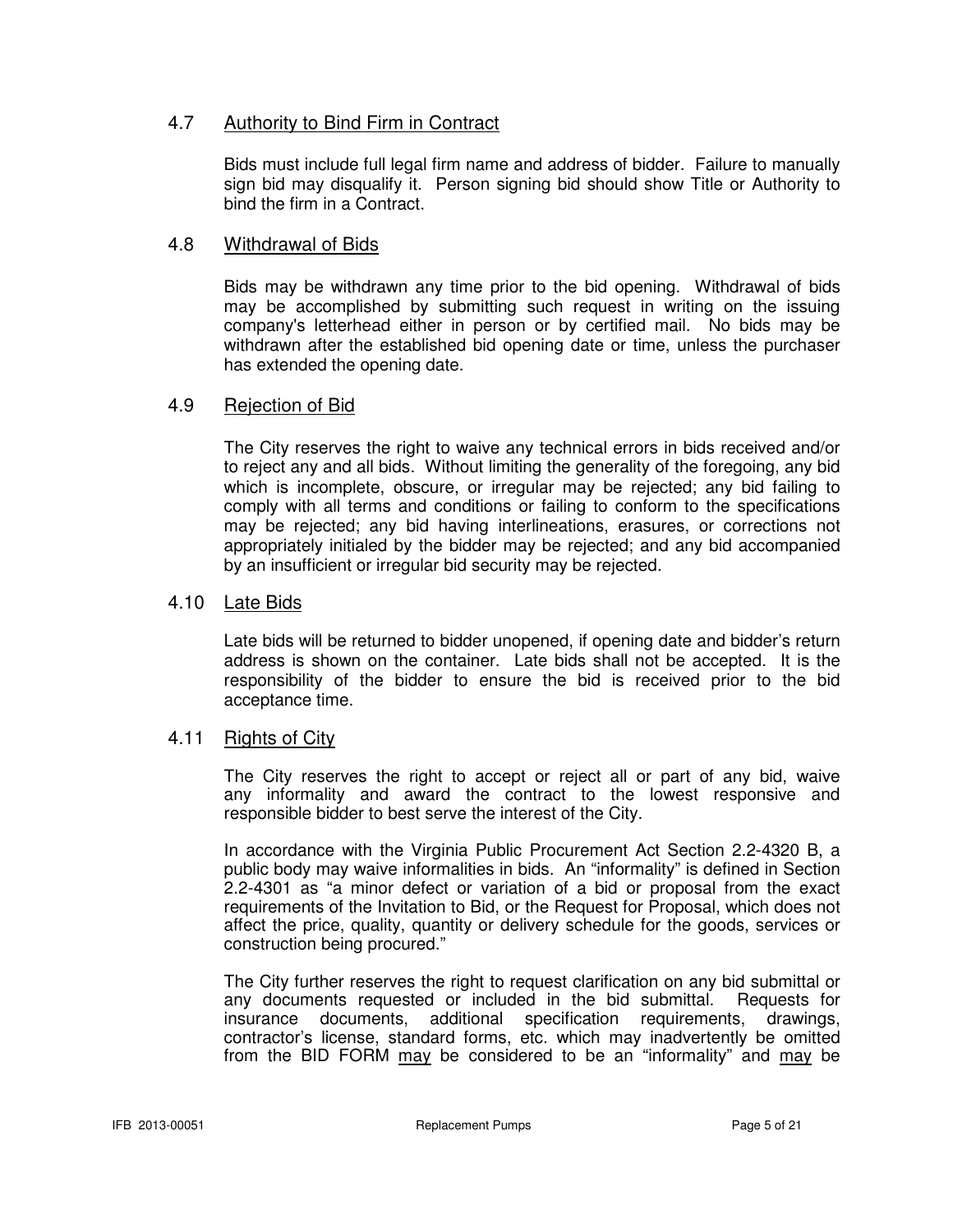submitted at a later date, at the option of the City, as long as the omissions do not affect the price, quality, quantity or delivery for the goods or services being procured.

#### 4.12 Use of Contract by Other Public Bodies

Bidders are advised that the resultant contract may be extended, with the authorization of the Bidder, to other public bodies, or public agencies or institutions of the United States to permit their use of the contract at the same prices and/or discounts and terms and conditions of the resulting contract. If any other public body decides to use the final contract, the Contractor shall deal directly with the public body concerning the placement of orders, issuance of the purchase orders, contractual disputes, invoicing and payment. The City of Suffolk acts only as the "Contracting Agent" for these public bodies. Failure to extend a contract to a public body will have no effect on consideration of your bid.

It is the Contractor's responsibility to notify the public body(s) of the availability of the contract(s).

Other public bodies desiring to use the contract shall make their own legal determination as to whether the use of this contract is consistent with their laws, regulations and other policies.

Each public body has the option of executing a separate contract with the Contractor(s). Public bodies may add terms and conditions required by statue, ordinances, and regulations, to the extent that they do not conflict with the contract terms and conditions. If, when preparing such a contract, the general terms and conditions of a public body are unacceptable to the Contractor, the Contractor may withdraw its extension of the award to that public body.

The City of Suffolk shall not be held liable for any costs or damages incurred by another public body as a result of any award extended to that public body by the Contractor.

#### 4.13 Inclement Weather/Closure of City Hall

If City Hall is closed for business at the time scheduled for bid opening, for whatever reason, sealed bids will be accepted and opened on the next scheduled business day, at the originally scheduled time.

#### 4.14 Basis for Award

 Contract award will be made to the lowest responsive and responsible bidder at the City's sole discretion. The City reserves the right to award the contract by item or in total for the contract period; the decision to make such award will be at the sole discretion of the City.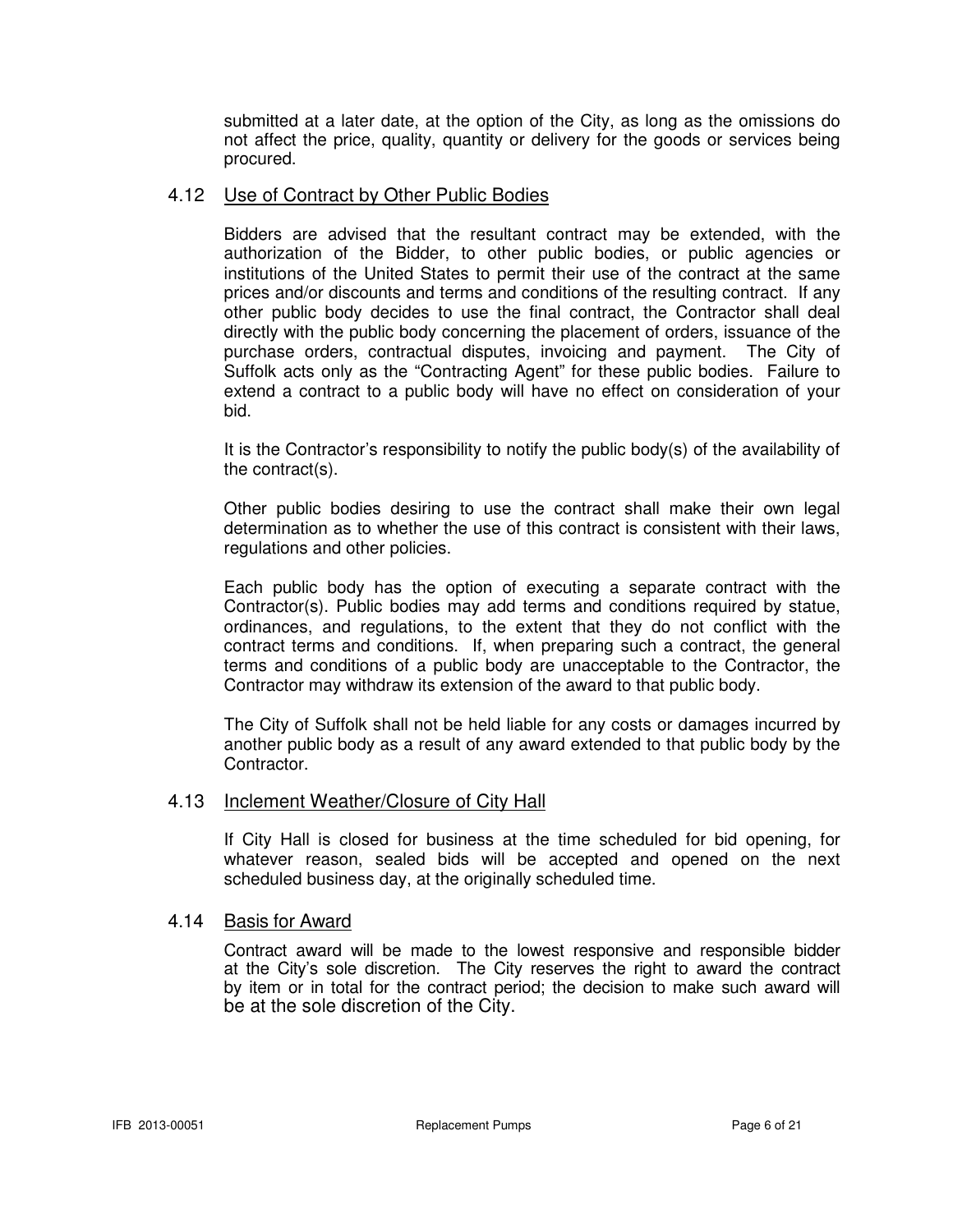# 4.15 Announcement of Award

 Upon the award or the announcement of the decision to award a contract as a result of this solicitation, the City will publicly post such notice on the bulletin board located outside of Room 105 of the Purchasing Division and/or on the City's web site, www.suffolk.va.us for a minimum of ten (10) days.

# 4.16 Bidder Qualification

Only bids from established contractors for work similar in scope to work herein shall be considered; the City reserves the right to request specific reference information prior to award. Bidder shall demonstrate that he has adequate and appropriate manpower, tools and equipment to respond and perform in accordance with the provisions herein.

The City may, at its option, disqualify a bidder and reject his bid for cause. Reasons deemed to be sufficient for this action shall include, but not be limited to, the following:

- Evidence of collusion among bidders.
- **-** Receipt of more than one bid on any project from an individual, or from a corporation. This restriction does not apply to subcontractors
- Default on any previous contract.
- For unreasonable failure to complete a previous contract within the specified time or for being in arrears on an existing contract without reasonable cause for being in arrears.
- Inability to perform as revealed by an investigation of the Bidder's financial statement, experience and/or plant and equipment.

#### 4.17 Taxes in Arrears

No bid or proposal will be accepted from or Contract awarded to any person, firm or corporation that is in arrears, or is in default to the City upon any debt or contract, or that is a defaulter as surety or otherwise upon any obligation to the City.

# **5.0 CONTRACT TERMS AND CONDITIONS**

#### 5.1 License Requirement

All firms doing business in the City of Suffolk are required to be licensed in accordance with the City of Suffolk business license ordinance. Wholesale and retail merchants without a business location in the City of Suffolk are exempt from this requirement. Any questions concerning business licenses should be directed to the Commissioner of the Revenue's Office, telephone (757) 514- 4260.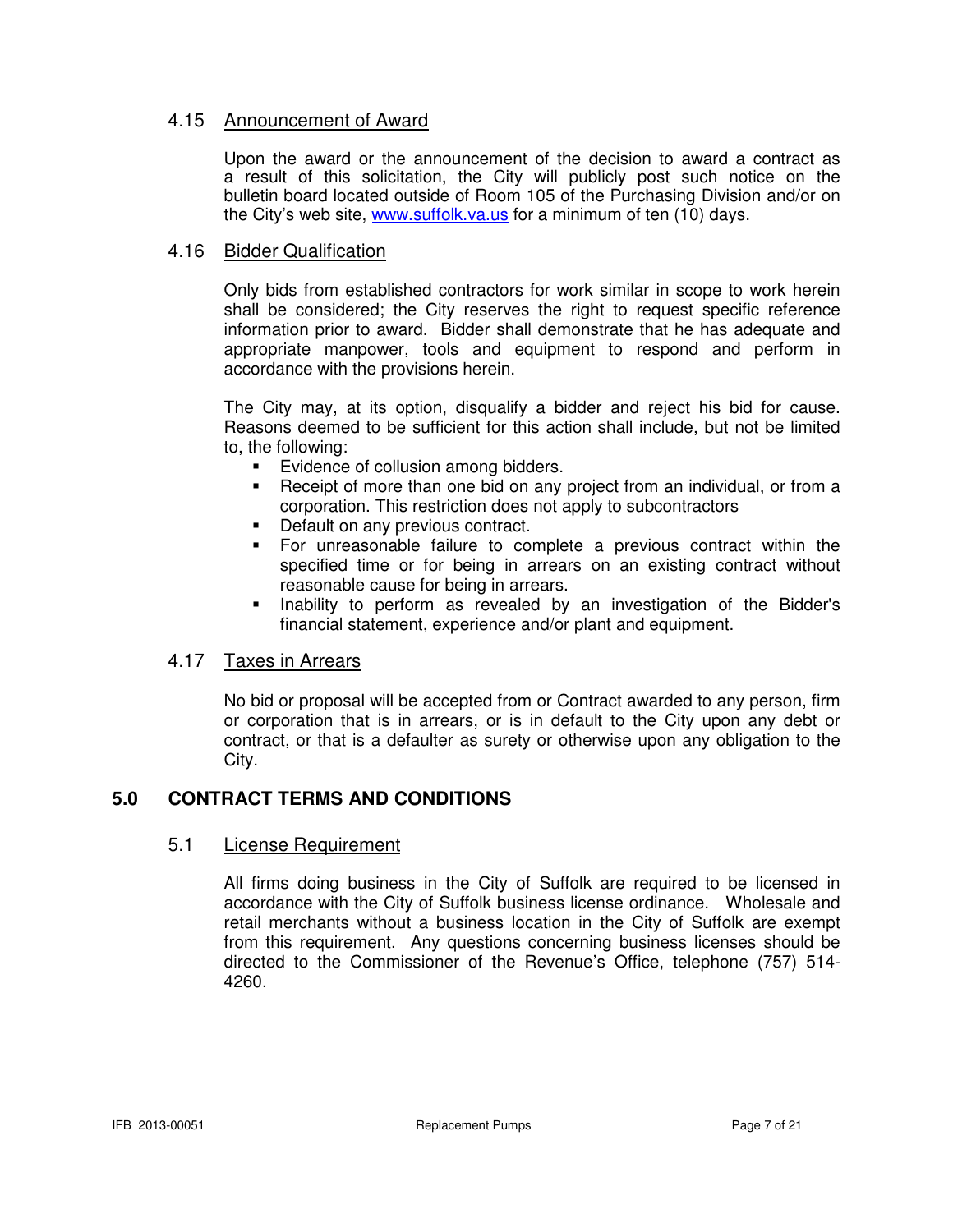#### 5.2 Insurance

 The successful bidder shall procure, maintain, and provide proof of, insurance coverage's for injuries to persons and/or property damage as may arise from or in conjunction with, the work performed on behalf of the City by the bidder, his agents, representatives, employees or subcontractors. Proof of coverage as contained herein shall consist of all policies, endorsements, declaration pages, and certificates of insurance and shall be submitted fifteen (15) days prior to the commencement of work, and such coverage shall be maintained by the offeror for the duration of the contract period; for occurrence policies. Claims made policies must be in force or that coverage purchased for three (3) years after delivery date.

a. General Liability

 Coverage shall be as broad as: Comprehensive General Liability endorsed to include Broad Form, Commercial General Liability form including Products/Completed Operations.

1. Minimum Limits

General Liability:

\$1,000,000 General Aggregate Limit

\$1,000,000 Products & Completed Operations

- \$1,000,000 Personal and Advertising Injury
- \$1,000,000 Each Occurrence Limit
- \$1,000,000 Fire Damage Limit
- \$ 500,000 Medical Expense Limit
- b. Automobile Liability

 Coverage sufficient to cover all vehicles owned, used, or hired by the offeror, his agents, representatives, employees or subcontractors.

1. Minimum Limits

Automobile Liability:

\$1,000,000 Combined Single Limit

- \$1,000,000 Each Occurrence Limit
- \$ 500,000 Medical Expense Limit
- c. Workers' Compensation

 Limits as required by the Workers' Compensation Act of Virginia. Employers Liability, \$1,000,000.

d. Umbrella/Excess Liability

\$1,000,000 umbrella/excess liability coverage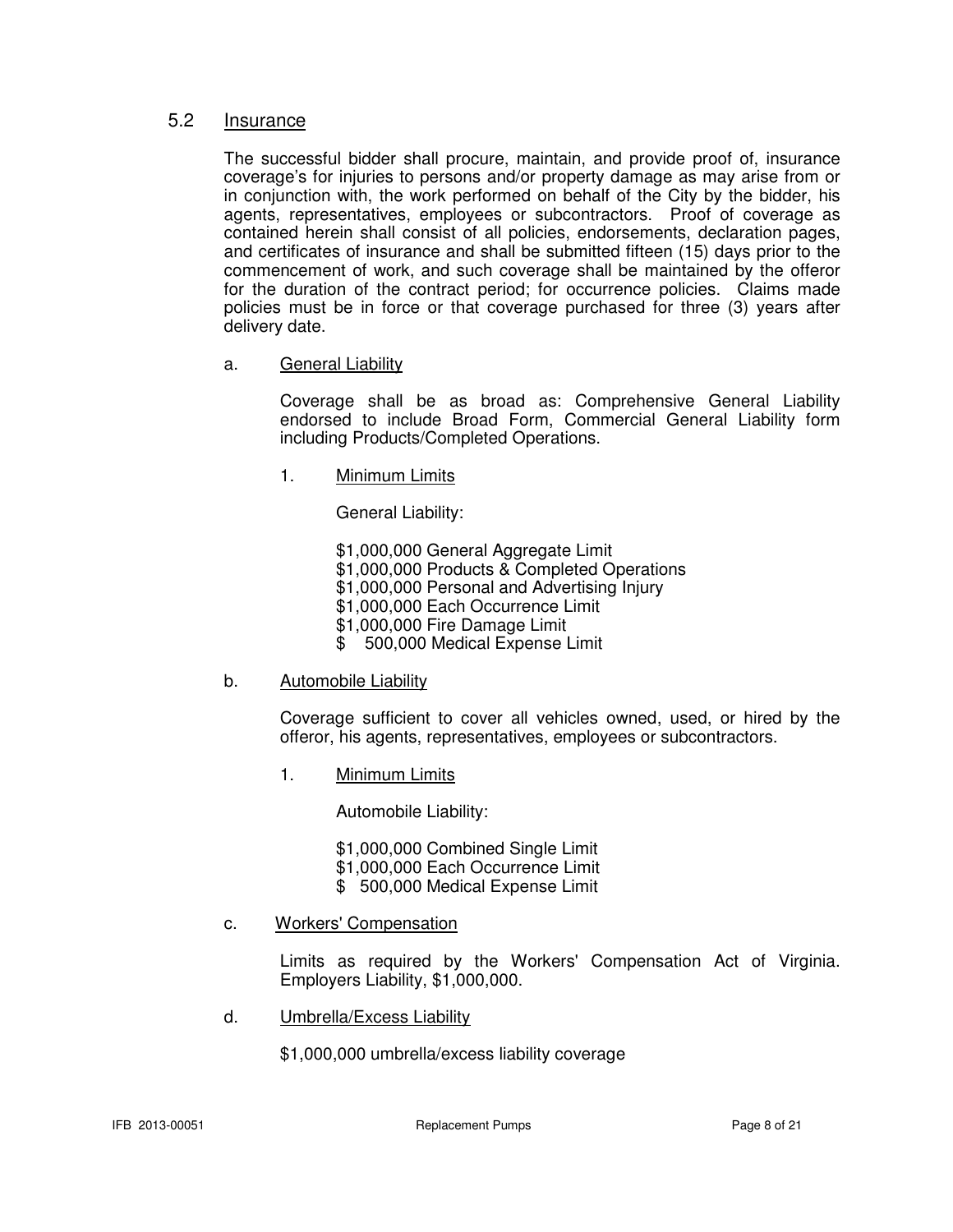#### e. Coverage Provisions

- 1. All deductibles or self-insured retention shall appear on the declaration pages, endorsements, and/or policies provided.
- 2. The City of Suffolk, its' officers/officials, employees, agents and volunteers shall be added as "additional insured" as their interests may appear. A copy of all endorsements, declaration pages, and policies that address additional insured shall be provided. This provision does not apply to Professional Liability or Workers' Compensation/Employers' Liability.
- 3. The offeror's insurance shall be primary over any applicable insurance or self-insurance maintained by the City.
- 4. Shall provide thirty (30) days written notice to the City before any cancellation, suspension, or void of coverage in whole or part, where such provision is reasonable.
- 5. All coverages for subcontractors of the offeror shall be subject to all of the requirements stated herein.
- 6. All deductibles or self-insured retention shall appear on the declaration page(s), endorsement(s), and/or policies and shall be subject to approval by the City. At the option of the City, either; the insurer shall reduce or eliminate such deductible or self insured retention; or the offeror shall be required to procure a bond guaranteeing payment of losses and related claims expenses.
- 7. Failure to comply with any reporting provisions of the policy(s) shall not affect coverage provided the City, its' officers/officials, agents, employees and volunteers.
- 8. The insurer shall agree to waive all rights of subrogation against the City, its' officers/officials, agents, employees or volunteers for any act, omission or condition of premises which the parties may be held liable by reason of negligence.
- 9. The offeror shall furnish the City with all certificates of insurance, endorsements, declaration pages, and policies affecting coverage. All documents are to be signed by a person authorized by the insurance company(s) to bind coverage on its' behalf, if executed by a broker, notarized copy of authorization to bind, or certify coverage must be attached.
- 10. All insurance shall be placed with insurers maintaining an A.M. Best rating of no less than an A:VII. If A.M. Best rating is less than A:VII, approval must be received from City's Risk Officer.

 All coverages designated herein shall be as broad as the Insurance Services Office (ISO) forms filed for use with the Commonwealth of Virginia.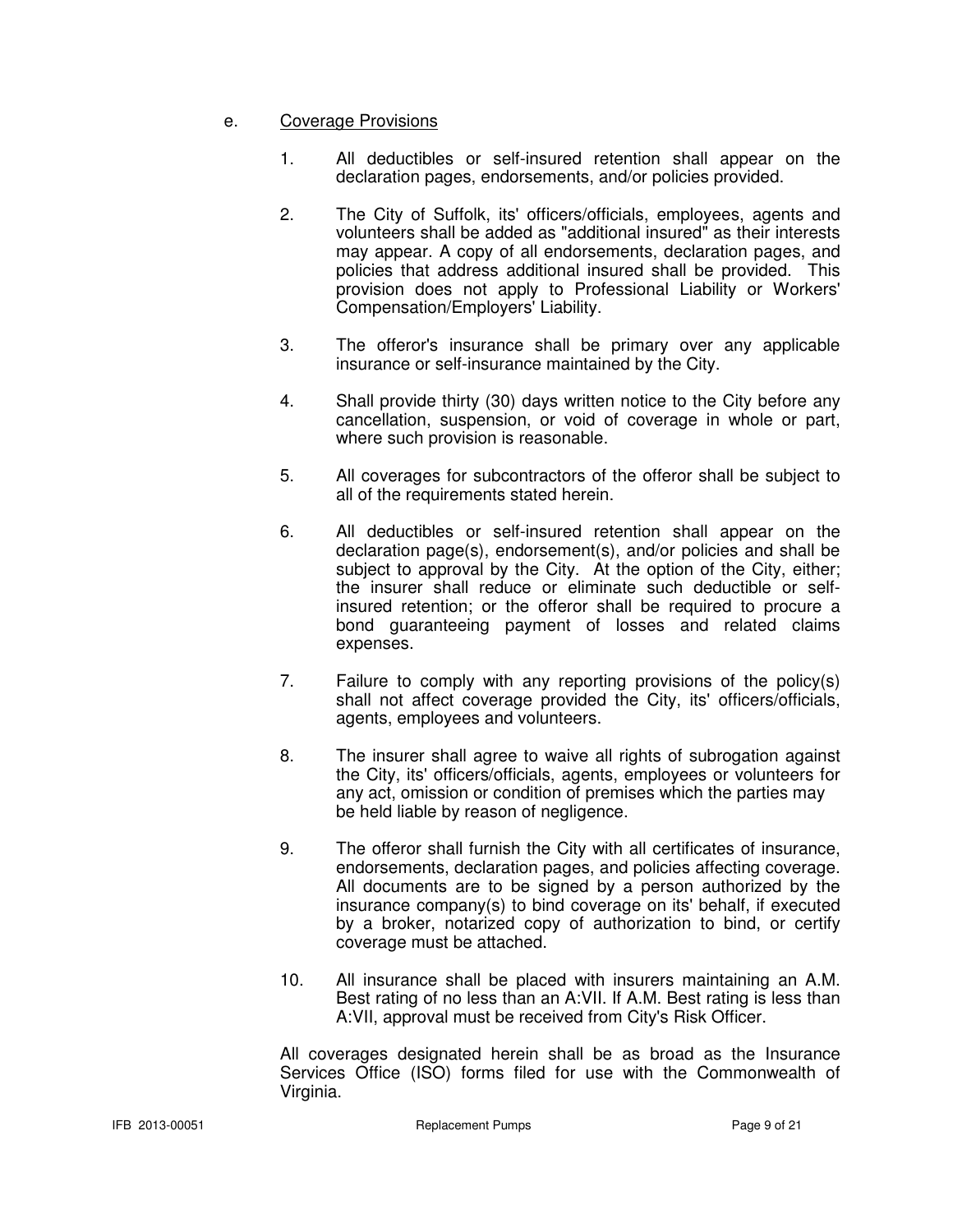# 5.3 Indemnity/Hold Harmless Clause

The CONTRACTOR shall indemnify, defend, and hold harmless the CITY, its officials, employees, agents, and representatives thereof from any and all losses, damages, claims, fines, penalties, suits, costs, actions, or claims of any kind, including attorney's fees, brought on account of any personal injuries, damages, or violations of rights, sustained by any person or property which arise out of any violation of law by, and all acts and omissions of the CONTRACTOR, the CONTRACTOR'S agents, employees, or customers occurring in connection with the products and services covered herein or from any claims or amounts arising from the violation of any law, bylaw, ordinance, regulation or decree.

The CONTRACTOR'S indemnification obligation with respect to any and all claims against the CITY or any of its officers, agents, employees, by any employee or statutory employee of the CONTRACTOR, or any of CONTRACTOR'S subcontractors, or anyone directly or indirectly employed by any of them, or anyone for whose acts the CONTRACTOR or CONTRACTOR'S subcontractor may be liable, shall not be limited in any way by any limitation on the amount or type of damages, compensation or benefits payable by or for the CONTRACTOR or any of CONTRACTOR'S subcontractors under workers' compensation laws, disability benefit laws or other applicable employee benefit laws.

# 5.4 Safety

 All contractors and subcontractors performing services for the City are required and shall comply with all Occupational Safety and Health Administration (OSHA), State and City Safety and Occupational Health Standards and any other applicable rules and regulations. Also all contractors and subcontractors shall be held responsible for the safety of their employees and any unsafe acts or conditions that may cause injury or damage to any persons or property within and around the work site area under this contract.

# 5.5 Anti-Discrimination

 By submitting their bids, bidders certify to the City that they will conform to the provisions of the Federal Civil Rights Act of 1964, as amended, as well as the Virginia Fair Employment Contracting Act of 1975, as amended, where applicable, the Virginians with Disabilities Act, the Americans with Disabilities Act and 2.2-4311 of the Virginia Public Procurement Act (VPPA). If the award is made to a faith-based organization, the organization shall not discriminate against any recipient of goods, services, or disbursements made pursuant to the contract on the basis of the recipient's religion, religious belief, refusal to participate in a religious practice, or on the basis of race, age, color, gender or national origin and shall be subject to the same rules as other organizations that contract with public bodies to account for the use of the funds provided; however, if the faith-based organization segregates public funds into separate accounts, only the accounts and programs funded with public funds shall be subject to audit by the public body. (Code of Virginia 2.2.4343.1E).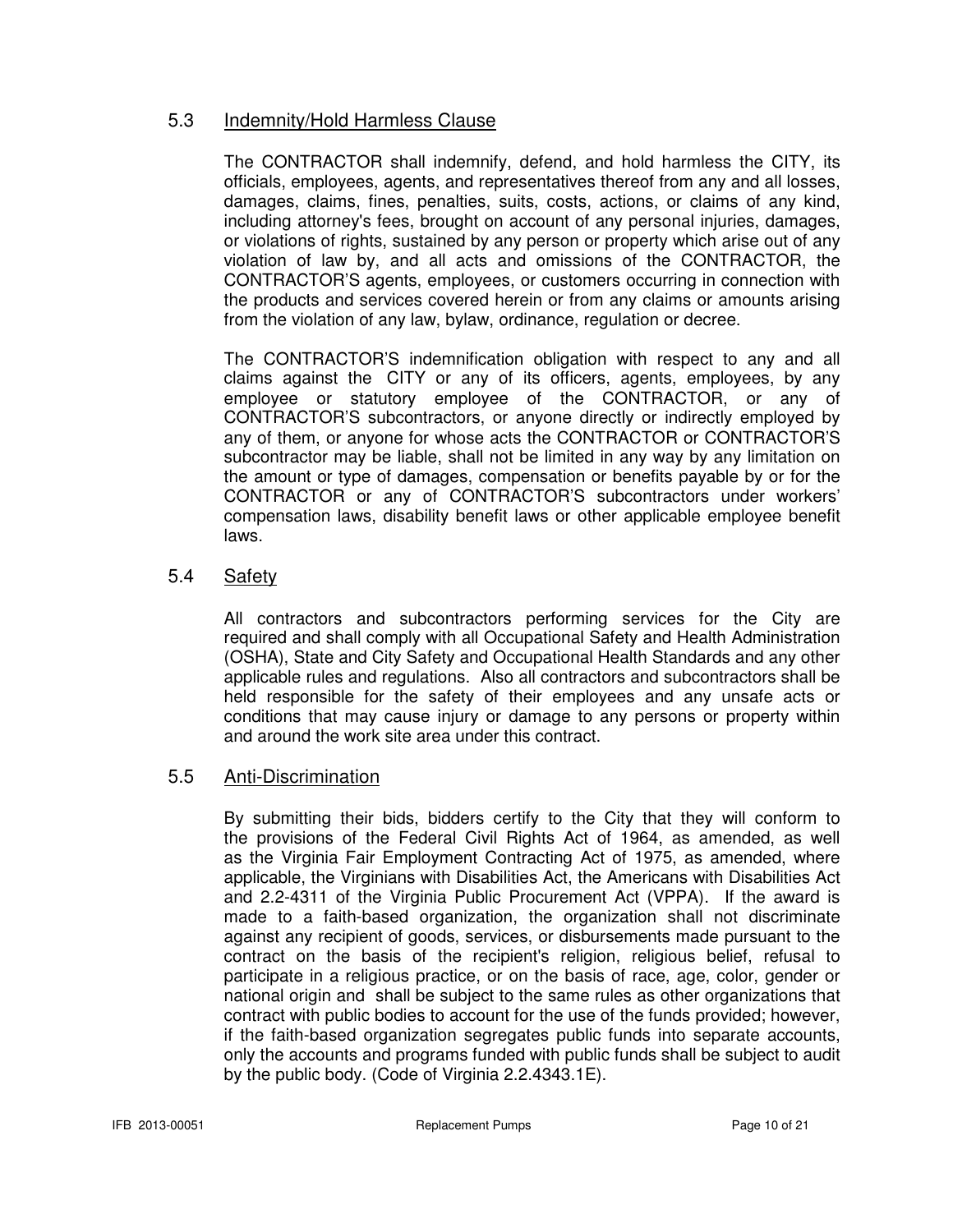Every contract over \$10,000 shall include the following provisions:

- 1. During the performance of this contract, the contractor agrees as follows:
	- a. The contractor will not discriminate against any employee or applicant for employment because of race, religion, color, sex, national origin, age, disability, service disabled veterans or any other basis prohibited by state law relating to discrimination in employment, except where there is a bona fide occupational qualification reasonably necessary to the normal operation of the contractor. The contractor agrees to post in conspicuous places, available to employees and applicants for employment, notices setting forth the provisions of this nondiscrimination clause.
	- b. The contractor, in all solicitations or advertisements for employees placed by or on behalf of the contractor, will state that such contractor is an equal opportunity employer.
	- c. Notices, advertisements and solicitations placed in accordance with federal law, rule or regulation shall be deemed sufficient for the purpose of meeting these requirements.
- 2. The contractor will include the provisions of No. 1 above in every subcontract or purchase order over \$10,000, so that the provisions will be binding upon each subcontractor or vendor.

# 5.6 Ethics In Public Contracting

By submitting a bid, the bidder certifies that their bid is made without collusion or fraud and that they have not offered or received any kickbacks or inducements from any other bidder, supplier, manufacturer or subcontractor in connection with their bid, and that they have not conferred on any public employee having official responsibility for this procurement transaction any payment, loan subscription, advance, deposit of money, services or anything of more than nominal value, present or promised, unless consideration of substantially equal or greater value was exchanged. (Code of Virginia 2.2.4367)

#### 5.7 Compliance with Federal Immigration Law

Contractor does not, and shall not during the performance of the contract for goods and services in the Commonwealth of Virginia knowingly employ an unauthorized alien as defined in the Federal Immigration Reform and Control Act of 1986.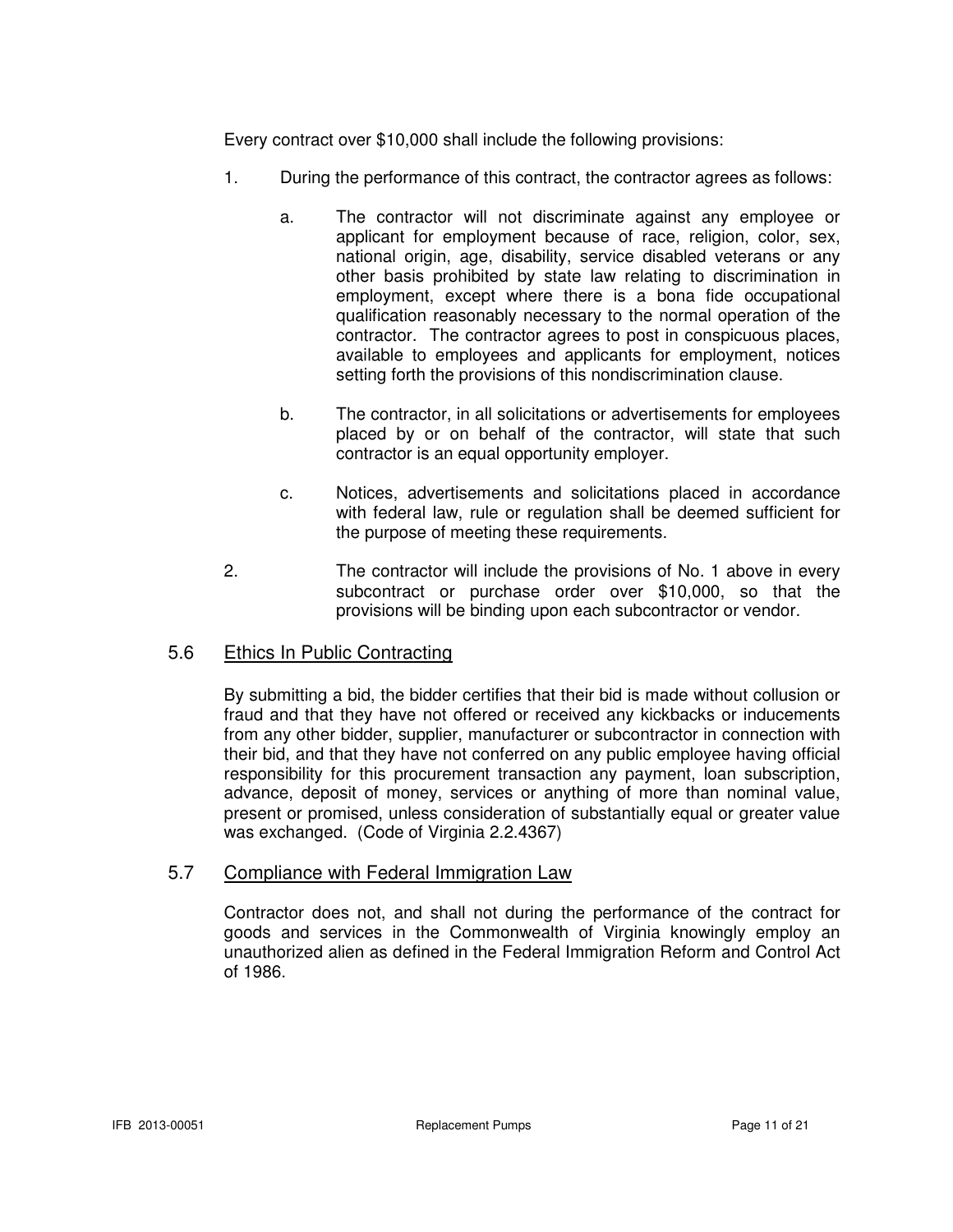## 5.8 Debarment Status

By submitting a bid, bidders certify that they are not currently debarred by the Commonwealth of Virginia from submitting bids or proposals on contracts for the type of goods and/or services covered by this solicitation, nor are they an agent of any person or entity that is currently so debarred.

# 5.9 Antitrust

By entering into a contract, the contractor conveys, sells, assigns, and transfers to the City of Suffolk all rights, title and interest in and to all causes of action it may now have or hereafter acquire under the antitrust laws of the United States and the Commonwealth of Virginia, relating to the particular goods or services purchased or acquired by the City of Suffolk under said contract.

# 5.10 Drug-Free Workplace

During the performance of this contract, the contractor agrees to (1) provide a drug-free workplace for the contractor's employees; (2) post in conspicuous place, available to employees and applicants for employment, a statement notifying employees that the unlawful manufacture, sale, distribution, dispensation, possession, or use of a controlled substance or marijuana is prohibited in the contractor's workplace and specifying the actions that will be taken against employees for violations of such prohibition; (3) state in all solicitation or advertisement for employees placed by or on behalf of the contractor that the contractor maintains a drug-free workplace; and (4) include the provisions of the foregoing clauses in every subcontract or purchase order of over \$10,000, so that the provisions will be binding upon each subcontractor or vendor.

For the purposes of this section, "drug-free workplace" means a site for the performance of work done in connection with a specific contract awarded to a contractor, the employees of whom are prohibited from engaging in the unlawful manufacture, sale, distribution, dispensation, possession or use of any controlled substance or marijuana during the performance of the contract.

#### 5.11 Exemption from Taxes

The City is exempt from State Sales Tax and Federal Excise Tax. Tax Exemption Certificate indicating the City's tax exempt status will be furnished by the City of Suffolk.

#### 5.12 Faith Based Organization

City of Suffolk does not discriminate against faith-based organizations.

#### 5.13 Substitutions

NO substitutions or cancellations are permitted after award without written approval by the Purchasing Agent.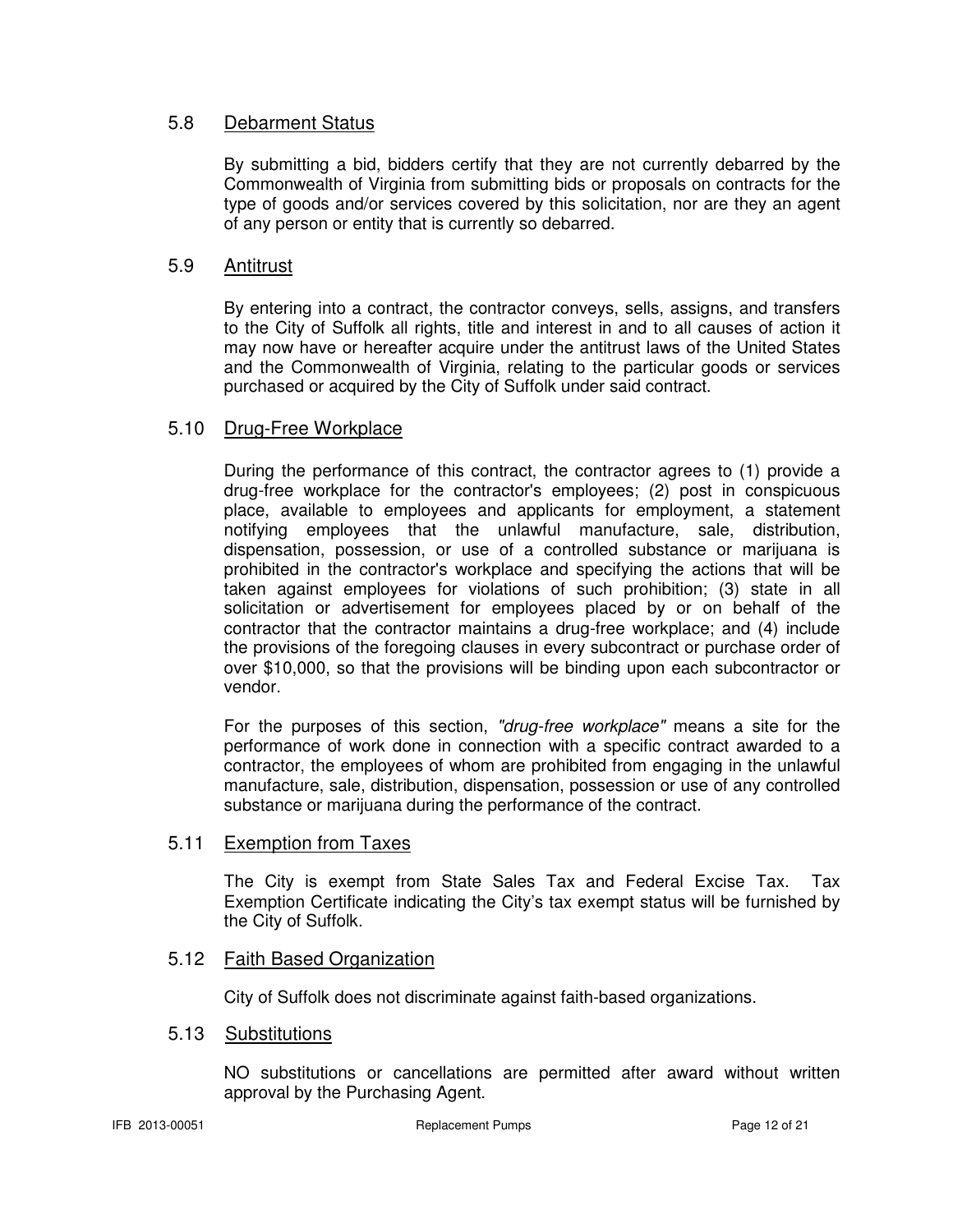#### 5.14 Method of Payment

 Contractor shall submit invoices in duplicate for each delivery, such statement to include detailed breakdown of all charges, and shall be based on completion of tasks or deliverables.

Invoices shall be submitted to using departments.

 Upon acceptance of work, the City will render payment within forty-five (45) days of receipt of invoice. Unless otherwise provided, interest on the payment shall not exceed the rate of one percent (1%) per month.

Individual contractors shall provide their social security numbers, and proprietorships, partnerships, and corporations shall provide their federal employer identification number on the pricing form.

#### 5.15 Payments to Subcontractors

Within seven (7) days after receipt of monies paid by the City for work performed by a subcontractor under this contractor, the contractor shall either:

- a. Pay the subcontractor for the proportionate share of the total payment received from the City attributable to the work performed by the subcontractor under this contract; or
- b. Notify the City and subcontractor, in writing, of his intention to withhold all or a part of the subcontractor's payment and the reason for non-payment.

The contractor shall pay interest to the subcontractor on all amounts owed that remain unpaid beyond the seven (7) day period except for amounts withheld as allowed in item b above.

Payments to subcontractor(s) shall be made in accordance with §2.2-4354 of Code of Virginia (1950), as amended. Unless otherwise specified in this contract, interest shall accrue at the rate of one percent (1%) per month.

#### 5.16 Assignment of Contract

This contract may not be assigned in whole or in part without the written consent of the Purchasing Agent.

#### 5.17 Termination without Cause

 The City may at any time, and for any reason, terminate this Contract by written Notice to Contractor specifying the termination date, which shall be not less than thirty (30) days from the date such notice is mailed.

 Notice shall be given to Contractor by certified mail/return receipt requested at the address set forth in Contractor's Bid Proposal or as provided in this Contract.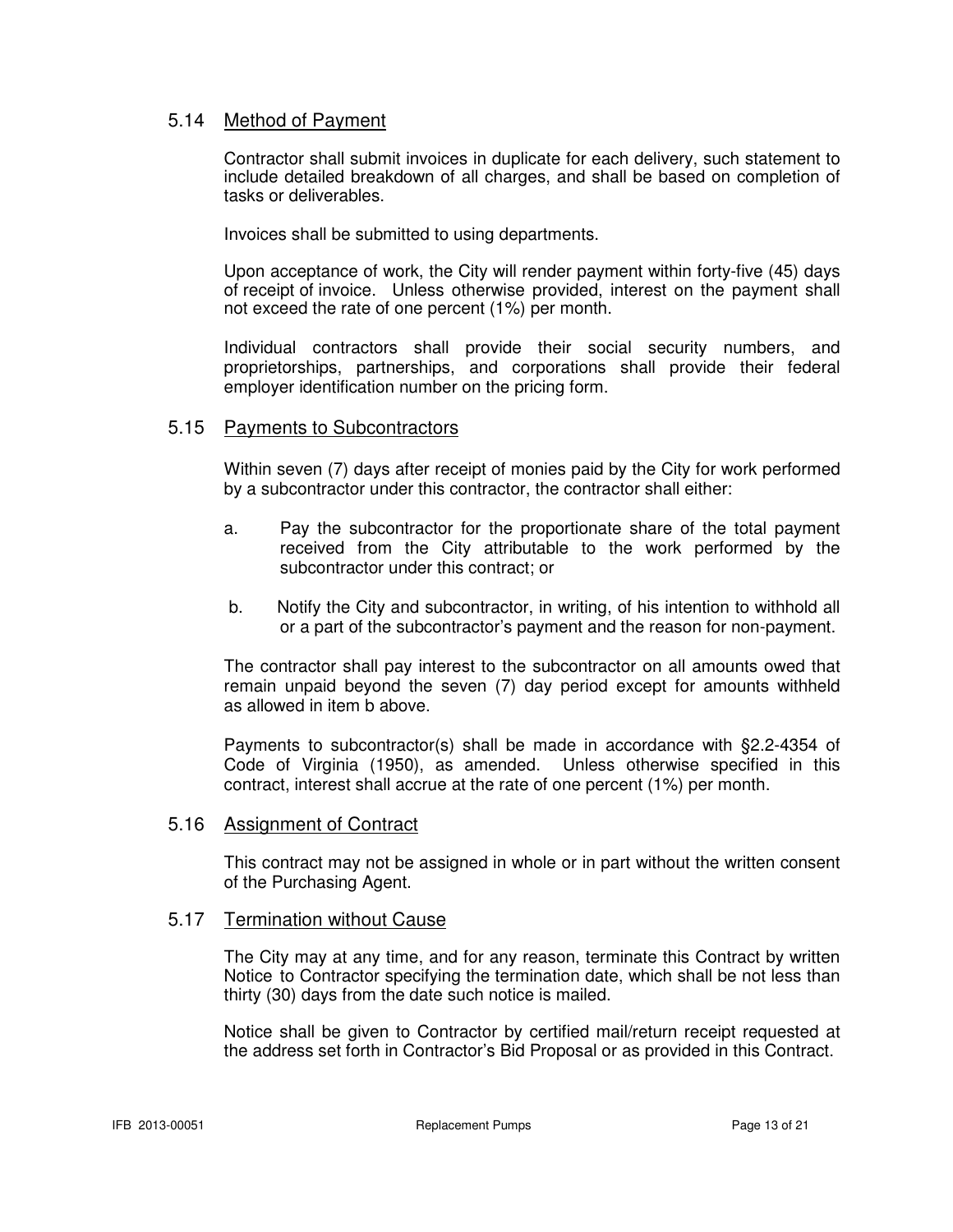In the event of such termination, Contractor shall be paid such amount as shall compensate Contractor for the work satisfactorily completed, and accepted by the City, at the time of termination.

 If the City terminates this Contract, Contractor shall withdraw its personnel and equipment, cease performance of any further work under this Contract, and turn over to the City any work completed or in process for which payment has been made.

#### 5.18 Termination with Cause/Default/Cancellation

 In the event that Contractor shall for any reason or through any cause be in default of the terms of this Contract, the City may give Contractor written notice of such default by certified mail/return receipt requested at the address set forth in Contractor's Bid Proposal or as provided in this Contract.

 Unless otherwise provided, Contractor shall have ten (10) days from the date such notice is mailed in which to cure the default. Upon failure of Contractor to cure the default, the City may immediately cancel and terminate this Contract as of the mailing date of the default notice.

 Upon termination, Contractor shall withdraw its personnel and equipment, cease performance of any further work under the Contract, and turn over to the City any work in process for which payment has been made.

 In the event of violations of law, safety or health standards and regulations, this Contract may be immediately cancelled and terminated by the City and provisions herein with respect to opportunity to cure default shall not be applicable.

#### 5.19 Non Appropriation – Availability of Funds

 It is understood and agreed between the parties hereto that the City shall be bound and obligated hereunder only to the extent that the funds shall have been appropriated and budgeted for the purpose of this Contract. In the event funds are not appropriated and budgeted in any fiscal year for payments due under this Contract, the City shall immediately notify Contractor of such occurrence and this Contract shall terminate on the last day of the fiscal year for which (an) appropriation(s) (was) were received without penalty or expense to the City of any kind whatsoever.

#### 5.20 Severability

If any part, term, or provision of this agreement, shall be found by the Court to be legally invalid or unenforceable, then such provision or portion thereof, shall be performed in accordance with applicable laws. The invalidity or unenforceability of any provision or portion of any contract document shall not affect the validity of any other provision or portion of the contract document.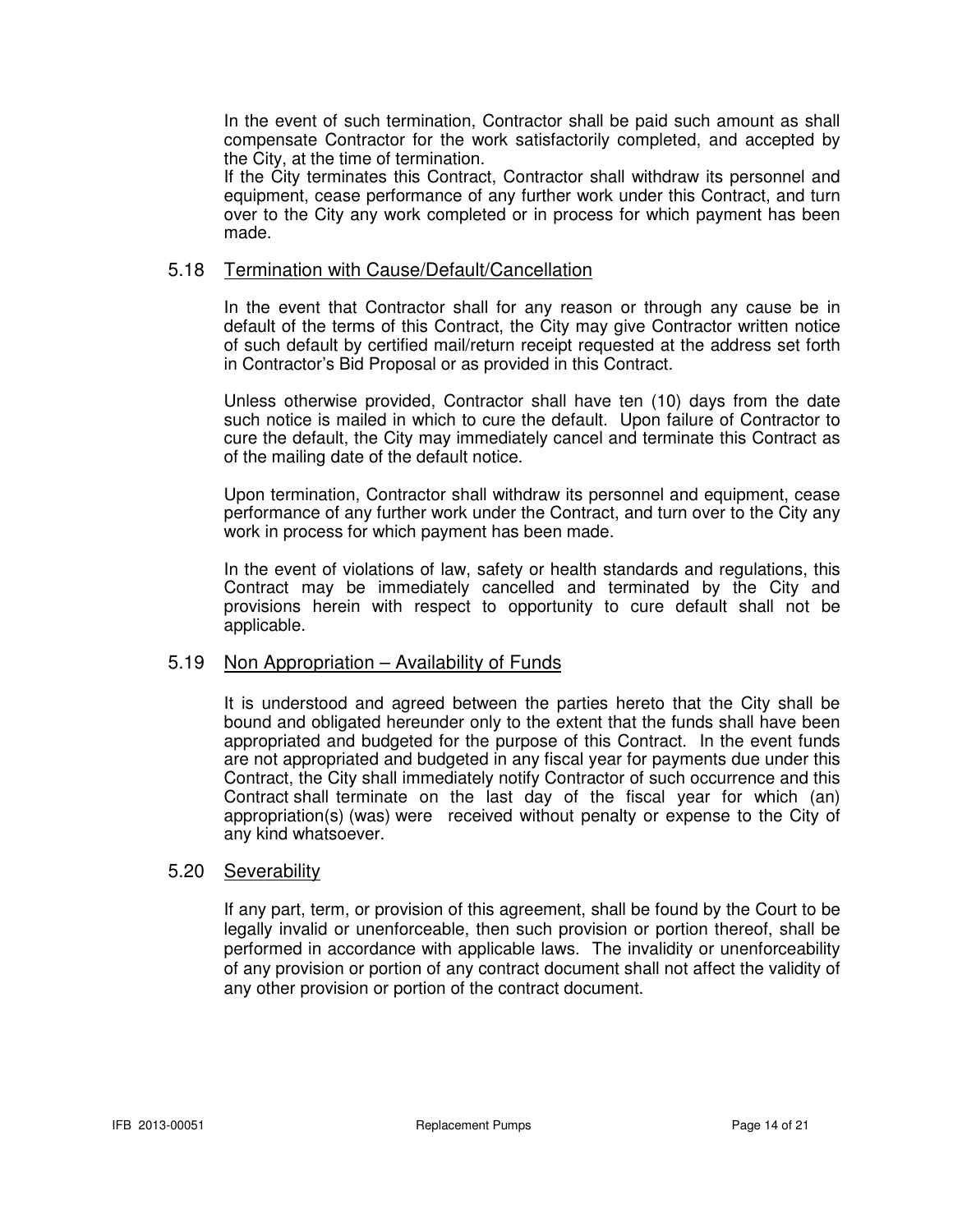# 5.21 Responsibilty of Contractor

The Contractor shall, without additional costs or fee to the City, correct or revise any errors or deficiencies in his performance. Neither the City's review, approval or acceptance of, nor payment for any of the services required under this Contract shall be deemed a waiver of rights by the City, and the Contractor shall remain liable to the City for all costs which are incurred by the City as a result of the Contractor's negligent performance of any of the services furnished under this Agreement.

#### 5.22 Changes and Additions

It shall be the responsibility of the Contractor to notify the City, in writing, of any necessary modifications or additions in the Scope of this Contract. Compensation for changes or additions in the Scope of this Contract will be negotiated and approved by the City, in writing.

It is understood and agreed to by both the City and the Contractor that such modifications or additions to this Contract shall be made only by the full execution of the City's standard change order form. Furthermore, it is understood and agreed by both parties that any work done by the Contractor on such modification or addition to this Contract prior to the City's execution of its standard change order form shall be at the total risk of the Contractor and said work may not be compensated by the City.

#### 5.23 Non-Assignment of Contract

 The successful offeror is prohibited from assigning, transferring, conveying, subletting, or otherwise disposing of this agreement or its rights, title or interest therein or its power to execute such agreement to any other person, company or corporation without the prior consent and approval in writing by the City.

#### 5.24 Controlling Law; Venue, Pending/During Litigation

 This CONTRACT shall be governed by the applicable laws of the Commonwealth of Virginia without regard to its conflict of law rules. In the event of litigation concerning this CONTRACT, the parties agree to the exclusive jurisdiction and venue of the appropriate state court for the City of Suffolk, Virginia; however, in the event that the federal court has jurisdiction over the matter, then the parties agree to the exclusive jurisdiction and venue of the U.S. District Court for the Eastern District of Virginia, Norfolk Division.

 The CONTRACTOR shall not cause a delay in services because of pending litigation or during litigation proceedings, except with the express, written consent of the CITY or by written instruction/order from the Court.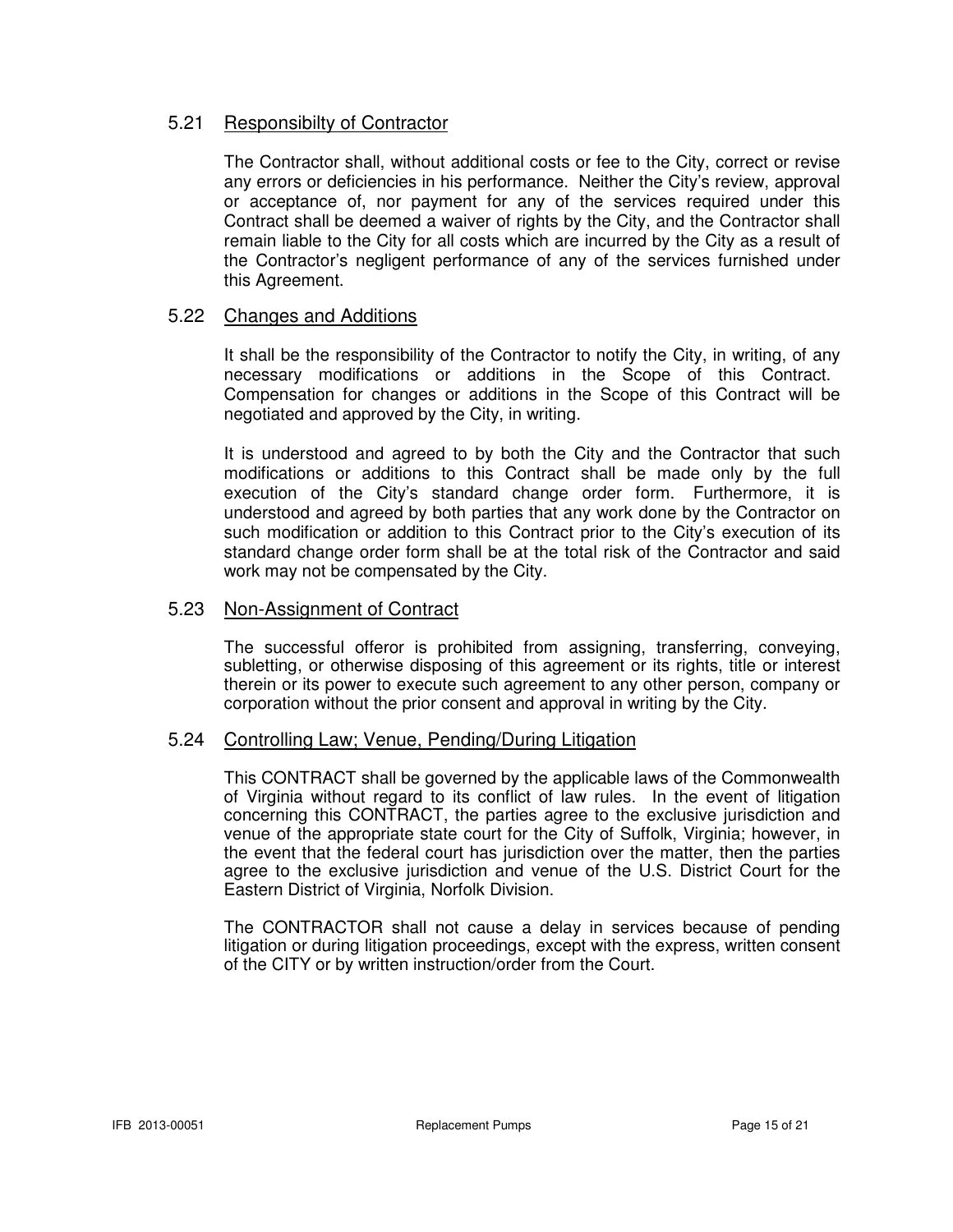### 5.25 Compliance with State Law; Foreign and Domestic Business authorized to Transact Business in the Commonwealth (VPPA §2.2 – 4311.2)

 A bidder or offeror organized or authorized to transact business in the Commonwealth pursuant to Title 13.1 or Title 50 is to include in its bid or proposal the identification number issued to it by the State Corporation Commission. Any bidder or offeror that is not required to be authorized to transact business in the Commonwealth as a foreign business entity under Title 13.1 or Title 50 or as otherwise required by law shall include in its bid or proposal a statement describing why the bidder or offeror is not required to be so authorized. A public body may void any contract with a business if the business fails to remain in compliance with the provisions of this section.

# 5.26 Waiver

 The failure by one party to require performance of any provision of this contract shall not affect that party's right to require performance at any time thereafter, nor shall a waiver of any breach or default of the contract constitute a waiver of any subsequent breach or default or a waiver of the provision itself.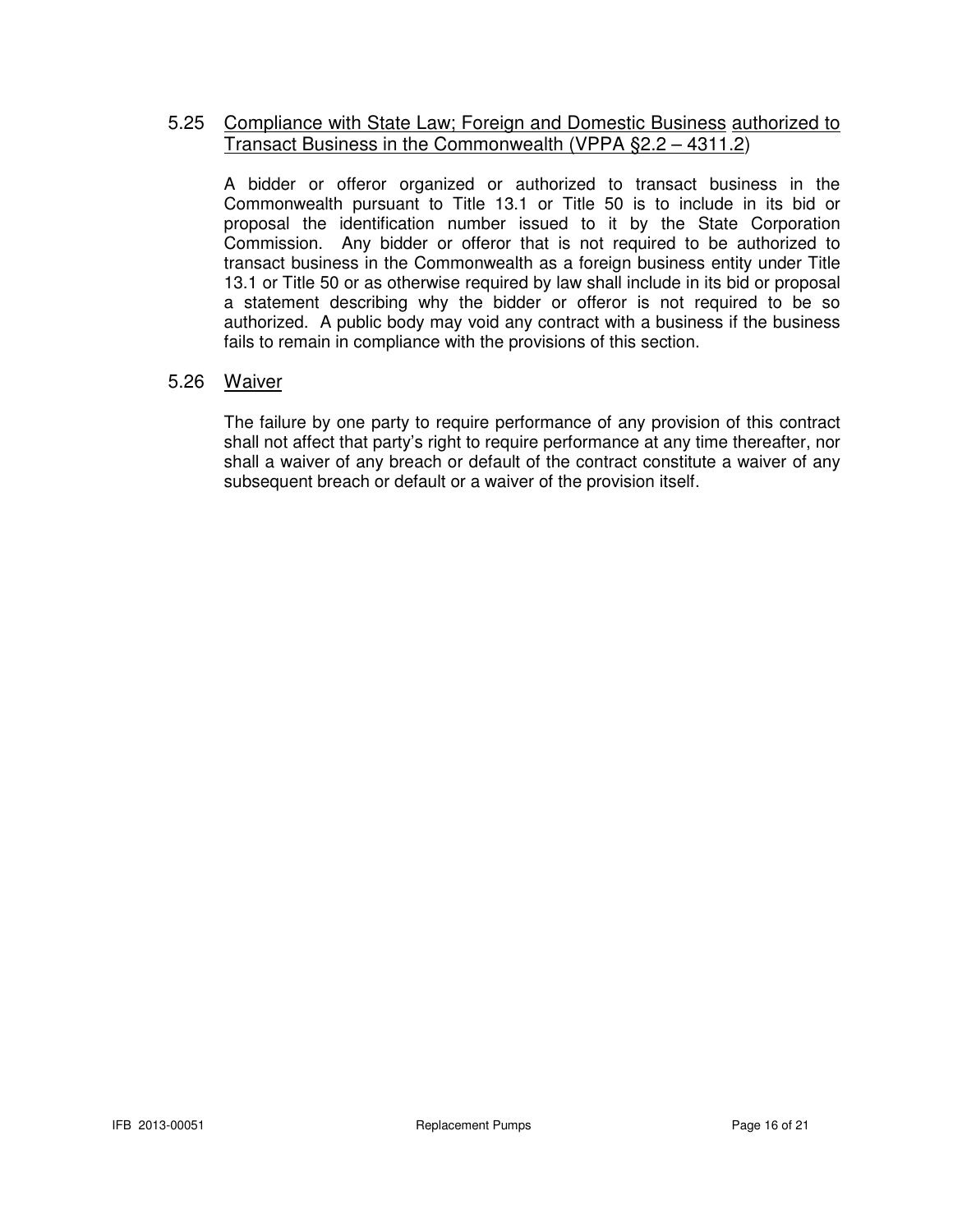# BID FORM

| TO: | <b>Purchasing Division</b><br>441 Market Street, Room 105 | BID:          | <b>Replacement Pumps</b>             |
|-----|-----------------------------------------------------------|---------------|--------------------------------------|
|     | Suffolk, VA 23434                                         | DUE:<br>TIME: | November 28, 2012<br>3:00 p.m. Local |

\_\_\_\_\_\_\_\_\_\_\_\_\_\_\_\_\_\_\_\_\_\_\_\_\_(Company) quotes firm price(s) below to provide and deliver F.O.B. destination Hydromatic replacement pumps in accordance with all specifications, terms, and conditions herein.

| <u>Qty</u> | <b>Description</b>                                                                                                                                                                  | <b>Unit Price</b> | <u>Total</u> |
|------------|-------------------------------------------------------------------------------------------------------------------------------------------------------------------------------------|-------------------|--------------|
| 3 EA       | Hydromatic HPGH500M3-2 submersible grinder<br>pump w/5 hp, 230v, 3ph, 60hz, 3450 rpm motor,<br>35' power cord and 66.25" impeller. Includes<br>flange assembly. $(PS's #2 and #44)$ |                   |              |
| 1 EA       | Hydromatic S4N150M3-6 submersible non-clog<br>pump w/20 hp, 230v, 3ph, 60hz, 1150 rpm motor,<br>35' power cord and 6.90 impeller. Includes flange<br>assembly. (PS #21)             |                   |              |
| 1 EA       | Hydromatic S4M500M2-4 submersible non-clog<br>pump w/5 hp, 230v, 1ph, 60hz, 1750 rpm motor,<br>35' power cord, and 6.88" impeller. Includes<br>flange assembly. (PS #22)            |                   |              |
| 1 EA       | Hydromatic SH200M3-6 submersible pump w/2<br>hp, 230v, 3h, 60hz, 1150 rpm motor, 35' power<br>cord, and 7.50" impeller. Includes flange<br>assembly. (PS #27)                       |                   |              |
| 3 EA       | Hydromatic HPGH750M3-2 submersible grinder<br>pump w/7.5 hp, 230v, 3ph, 60hz, 3450 rpm motor,<br>35' power cord, and 6.88" impeller. Includes flange<br>assembly. (PS #35)          |                   |              |
| 1 EA       | Hydromatic HPGF500M2-4 submersible grinder<br>pump w/5 hp, 230v, 1ph, 60hz, 1750 rpm motor,<br>35' power cord, and 9.00" impeller. Includes flange<br>assembly. (PS #47)            |                   |              |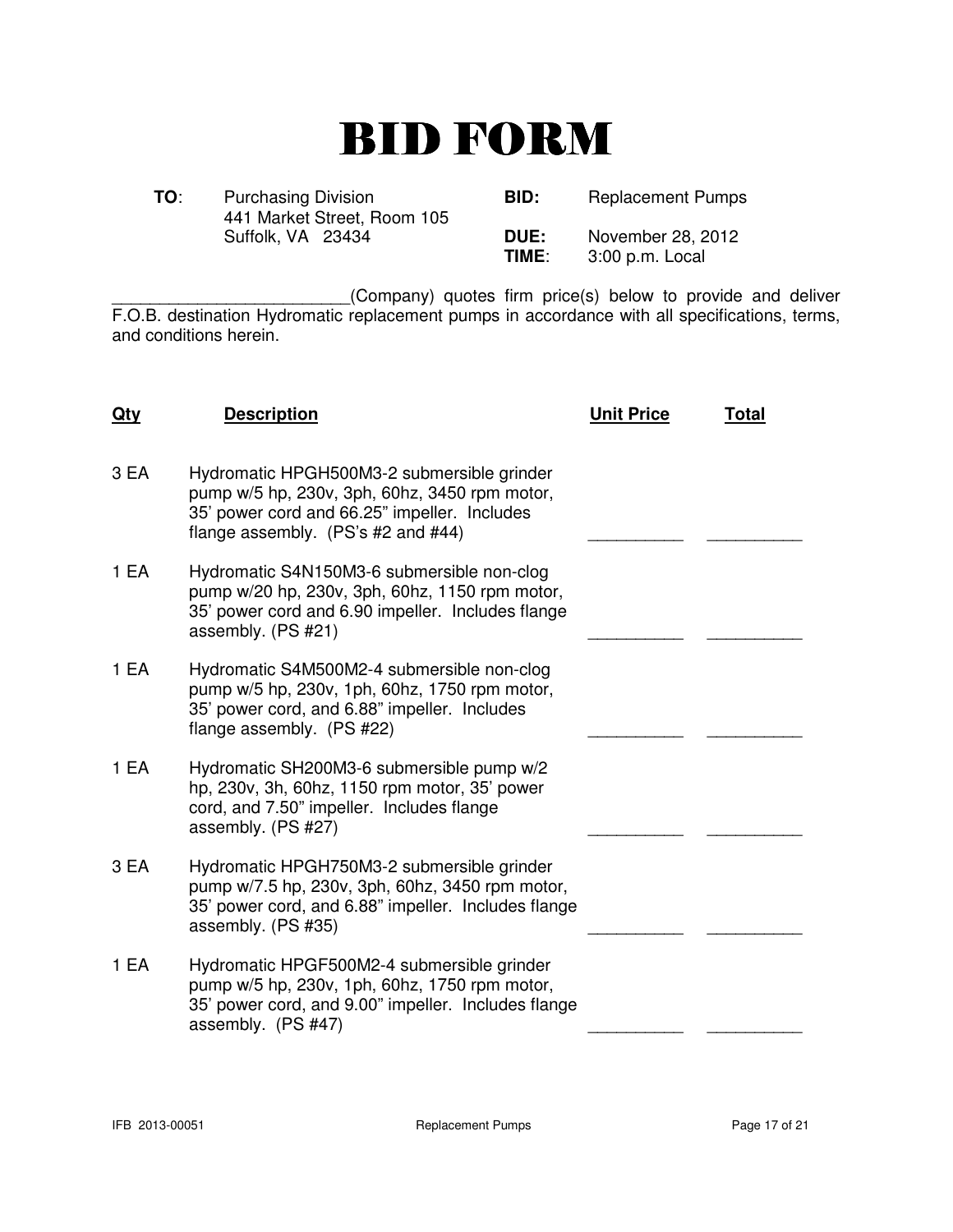| <u>Qty</u>                                                                                                                                      | <b>Description</b>                                                                                                                                                                         | <b>Unit Price</b> | <b>Total</b> |
|-------------------------------------------------------------------------------------------------------------------------------------------------|--------------------------------------------------------------------------------------------------------------------------------------------------------------------------------------------|-------------------|--------------|
| 1 EA                                                                                                                                            | Hydromatic S4LX4000EC explosion proof<br>submersible non-clog pump w/40 hp, 230v, 3ph,<br>60hz, 1750 rpm motor, 35' power cord, and 11.38"<br>impeller. Includes flange assembly. (PS #60) |                   |              |
| 1 EA                                                                                                                                            | Hydromatic S4LRC3000M3-4 submersible pump<br>w/30 hp, 230v, 3h, 60hz, 1750 rpm motor, 35'<br>power cord, and 8.38" impeller. Includes flange<br>assembly. $(PS # 67)$                      |                   |              |
| 1 EA                                                                                                                                            | Hydromatic S4K2500M3-4 submersible pump w/25<br>hp, 230v, 3ph, 60hz, 1750 rpm motor, 35' power<br>cord, and 10.50" impeller. Includes flange<br>assembly. (PS #117)                        |                   |              |
| 1 EA                                                                                                                                            | Hydromatic HPGF500M3-4 submersible grinder<br>pump w/25 hp, 230v, 3ph, 60hz, 1750 rpm motor,<br>35' power cord, and 10.13" impeller. Includes<br>flange assembly. (PS # 121)               |                   |              |
| 1 EA                                                                                                                                            | Hydromatic S4K4000M3-4 submersible pump<br>w/40 hp, 230v, 3ph, 60hz, 1750 rpm motor, 50'<br>power cord, and 10.88" impeller. Includes flange<br>assembly. (PS135)                          |                   |              |
|                                                                                                                                                 | <b>GRAND TOTAL:</b>                                                                                                                                                                        | \$                |              |
| <b>Best Guaranteed Delivery:</b>                                                                                                                |                                                                                                                                                                                            |                   |              |
| Bidder has included the following with his BID FORM (please check $\sqrt{ }$ ):<br>"Apticollusion/Nondiserimination/Drug Ereo Werkplace" olause |                                                                                                                                                                                            |                   |              |

\_\_\_\_\_\_ "Anticollusion/Nondiscrimination/Drug Free Workplace" clause<br>Proof of Authority to Transact Business in Virginia form Proof of Authority to Transact Business in Virginia form

**Payment Terms/Discounts \_\_\_\_\_\_\_\_\_\_\_\_\_\_\_\_\_\_\_\_\_\_\_**(Suffolk's normal payment schedule: items accepted and invoiced by 10th of month will be paid month end. Cash discounts offered for less than thirty (30) days from receipt of proper invoice will not be considered in award.)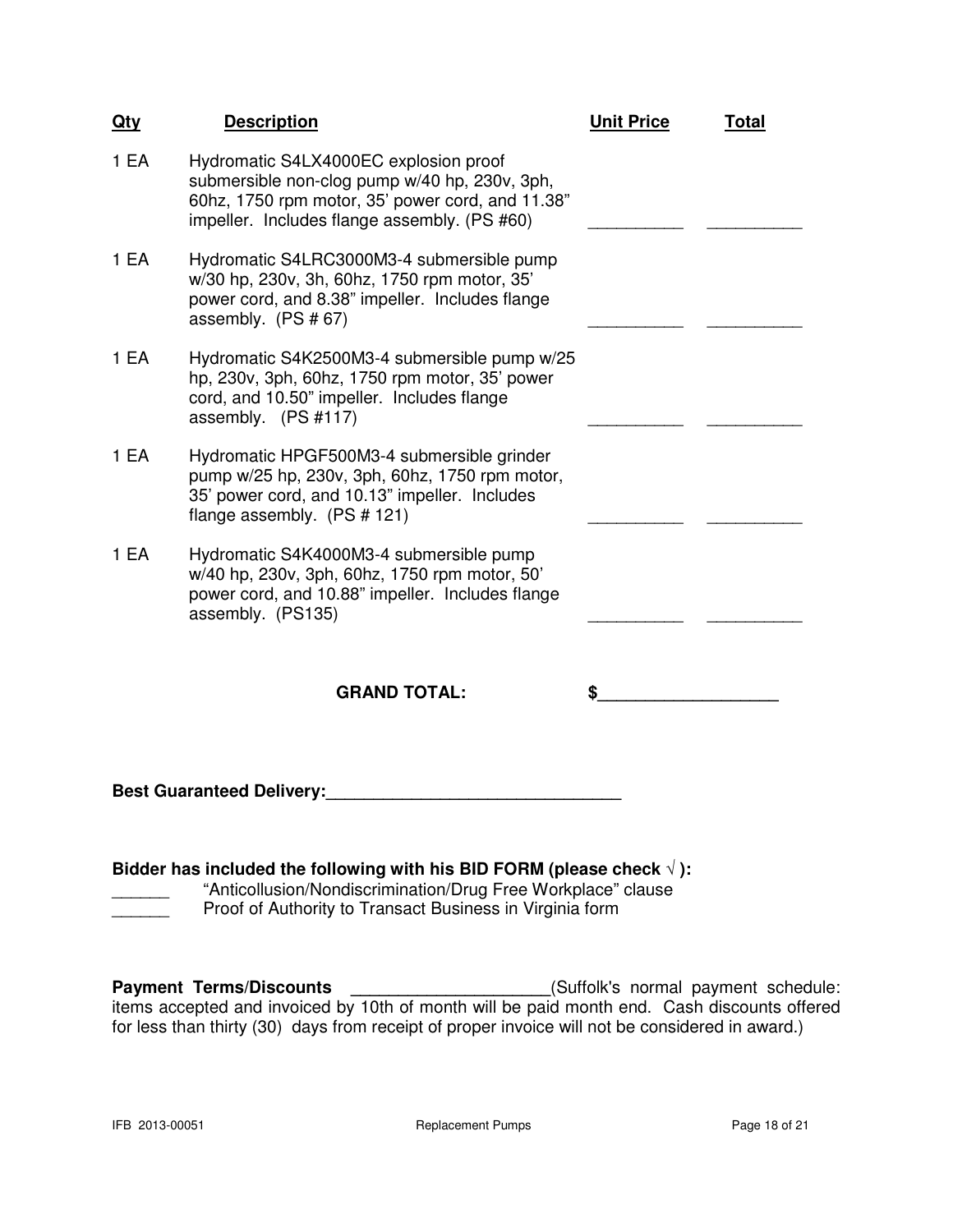### **BIDDER:**

| <b>Company Name</b>                  |  |
|--------------------------------------|--|
| <b>Address</b>                       |  |
|                                      |  |
|                                      |  |
| Telephone No.                        |  |
|                                      |  |
| Social Security Number or FIN Number |  |

I certify that this bid is made without prior understanding, agreement, or connection with any corporation, firm, or person submitting a bid for the same equipment/materials/ service and is in all respects fair and without collusion or fraud. I understand that collusive bidding is a violation of State and Federal law and can result in fines, prison sentences and civil damage awards. I agree to abide by all conditions of this bid and certify that I am authorized to sign this bid for the bidder.

I certify by my signature below that I have received the documents associated with this bid and understand that the review for completeness of these bid documents and the understanding and comprehension of the bid specifications is solely my responsibility; based on this, by my signature below I waive all rights to further claims against the City of Suffolk that the document were incomplete or not understandable.

I certify that the bidder represented herein is eligible to bid with respect to all applicable sections of State and Local Government Conflict of Interest Act, Code of Virginia, Section 2.1-639.1 et. seq.

**Signature \_\_\_\_\_\_\_\_\_\_\_\_\_\_\_\_\_\_\_\_\_\_\_\_\_\_\_\_\_\_\_\_\_\_\_\_\_\_\_\_\_\_\_\_\_ Date \_\_\_\_\_\_\_\_\_\_\_\_\_\_\_\_**

(Person signing bid should show title or authority to bind the firm in a contract.)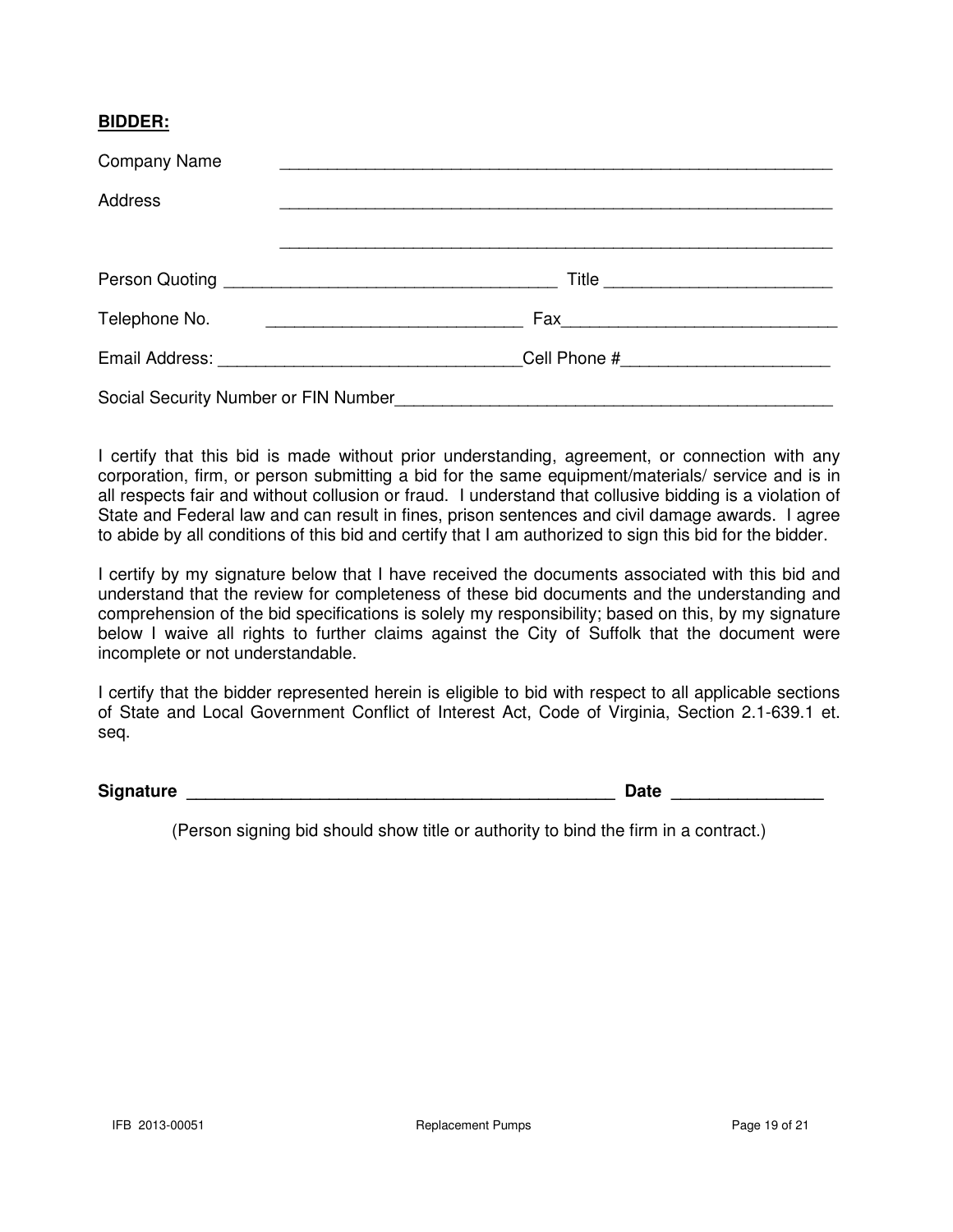#### **ANTICOLLUSION/NONDISCRIMINATION/DRUG FREE WORKPLACE CLAUSES**

#### **ANTICOLLUSION CLAUSE:**

IN THE PREPARATION AND SUBMISSION OF THIS BID, SAID BIDDER DID NOT EITHER DIRECTLY OR INDIRECTLY ENTER INTO ANY COMBINATION OR ARRANGEMENT WITH ANY PERSON, FIRM OR CORPORATION, OR ENTER INTO ANY AGREEMENT, PARTICIPATE IN ANY COLLUSION, OR OTHERWISE TAKE ANY ACTION IN THE RESTRAINT OF FREE, COMPETITIVE BIDDING IN VIOLATION OF THE SHERMAN ACT (15 U.S.C. SECTION 1), SECTIONS 59.1-9.1 THROUGH 59.1- 9.17 OR SECTIONS 59.1-68.6 THROUGH 59.1-68.8 OF THE CODE OF VIRGINIA.

THE UNDERSIGNED BIDDER HEREBY CERTIFIES THAT THIS AGREEMENT, OR ANY CLAIMS RESULTING THEREFROM, IS NOT THE RESULT OF, OR AFFECTED BY, ANY ACT OF COLLUSION WITH, OR ANY ACT OF, ANOTHER PERSON OR PERSONS, FIRM OR CORPORATION ENGAGED IN THE SAME LINE OF BUSINESS OR COMMERCE; AND, THAT NO PERSON ACTING FOR, OR EMPLOYED BY, THE CITY OF SUFFOLK HAS AN INTEREST IN, OR IS CONCERNED WITH, THIS BID; AND, THAT NO PERSON OR PERSONS, FIRM OR CORPORATION OTHER THAN THE UNDERSIGNED, HAVE, OR ARE, INTERESTED IN THIS BID.

#### **DRUG-FREE WORKPLACE:**

DURING THE PERFORMANCE OF THIS CONTRACT, THE CONTRACTOR AGREES TO (I) PROVIDE A DRUG-FREE WORKPLACE FOR THE CONTRACTOR'S EMPLOYEES; (II) POST IN CONSPICUOUS PLACES, AVAILABLE TO EMPLOYEES AND APPLICANTS FOR EMPLOYMENT, A STATEMENT NOTIFYING EMPLOYEES THAT THE UNLAWFUL MANUFACTURE, SALE, DISTRIBUTION, DISPENSATION, POSSESSION, OR USE OF A CONTROLLED SUBSTANCE OR MARIJUANA IS PROHIBITED IN THE CONTRACTOR'S WORKPLACE AND SPECIFYING THE ACTIONS THAT WILL BE TAKEN AGAINST EMPLOYEES FOR VIOLATIONS OF SUCH PROHIBITION; (III) STATE IN ALL SOLICITATIONS OR ADVERTISEMENTS FOR EMPLOYEES PLACED BY OR ON BEHALF OF THE CONTRACTOR THAT THE CONTRACTOR MAINTAINS A DRUG-FREE WORKPLACE; AND (IV) INCLUDE THE PROVISIONS OF THE FOREGOING SECTIONS I, II, AND III IN EVERY SUBCONTRACT OR PURCHASE ORDER OF OVER \$10,000, SO THAT THE PROVISIONS WILL BE BINDING UPON EACH SUBCONTRACTOR OR VENDOR.

FOR THE PURPOSE OF THIS SECTION, "DRUG-FREE WORKPLACE" MEANS A SITE FOR THE PERFORMANCE OR WORK DONE IN CONNECTION WITH A SPECIFIC CONTRACT AWARDED TO A CONTRACTOR IN ACCORDANCE WITH THIS CHAPTER, THE EMPLOYEES OF WHOM ARE PROHIBITED FROM ENGAGING IN THE UNLAWFUL MANUFACTURE, SALE, DISTRIBUTION, DISPENSATION, POSSESSION OR USE OF ANY CONTROLLED SUBSTANCE OR MARIJUANA DURING THE PERFORMANCE OF THE CONTRACT.

#### **NONDISCRIMINATION CLAUSE:**

- 1. EMPLOYMENT DISCRIMINATION BY BIDDER SHALL BE PROHIBITED.<br>2. DURING THE PERFORMANCE OF THIS CONTRACT. THE SUCCESSFU
	- 2. DURING THE PERFORMANCE OF THIS CONTRACT, THE SUCCESSFUL BIDDER SHALL AGREE AS FOLLOWS:
		- A. THE BIDDER, WILL NOT DISCRIMINATE AGAINST ANY EMPLOYEE OR APPLICANT FOR EMPLOYMENT BECAUSE OF RACE, RELIGION, COLOR, SEX, NATIONAL ORIGIN, AGE, DISABILITY, OR ANY OTHER BASIS PROHIBITED BY STATE LAW RELATING TO DISCRIMINATION IN EMPLOYMENT, EXCEPT WHERE THERE IS A BONA FIDE OCCUPATIONAL QUALIFICATION/CONSIDERATION REASONABLY NECESSARY TO THE NORMAL OPERATION OF THE BIDDER. THE BIDDER AGREES TO POST IN CONSPICUOUS PLACES, AVAILABLE TO EMPLOYEES AND APPLICANTS FOR EMPLOYMENT, NOTICES SETTING FORTH THE PROVISIONS OF THIS NONDISCRIMINATION CLAUSE.
		- B. THE BIDDER, IN ALL SOLICITATIONS OR ADVERTISEMENTS FOR EMPLOYEES PLACED ON BEHALF OF THE BIDDER, WILL STATE THAT SUCH BIDDER IS AN EQUAL OPPORTUNITY EMPLOYER.
		- **C.** NOTICES, ADVERTISEMENTS, AND SOLICITATIONS PLACED IN ACCORDANCE WITH FEDERAL LAW, RULE OR REGULATION SHALL BE DEEMED SUFFICIENT FOR THE PURPOSE OF MEETING THE REQUIREMENTS OF THIS SECTION.
		- D. BIDDER WILL INCLUDE THE PROVISIONS OF THE FOREGOING SECTIONS A, B, AND C IN EVERY SUBCONTRACT OR PURCHASE ORDER OF OVER \$10,000, SO THAT THE PROVISIONS WILL BE BINDING UPON EACH SUBCONTRACTOR OR VENDOR.

| Name and Address of Bidder:                                                                                                            | Date:                                                                                             |
|----------------------------------------------------------------------------------------------------------------------------------------|---------------------------------------------------------------------------------------------------|
|                                                                                                                                        | By:                                                                                               |
|                                                                                                                                        | Signature In Ink                                                                                  |
|                                                                                                                                        |                                                                                                   |
|                                                                                                                                        | <b>Printed Name</b>                                                                               |
| Telephone Number: (                                                                                                                    |                                                                                                   |
| Fax Phone Number: (                                                                                                                    | Title                                                                                             |
| FIN/SSN#:                                                                                                                              |                                                                                                   |
| Is your firm a "minority" business?<br>Yes<br>No<br>African American<br>Hispanic American<br>American Indian<br>Other; Please Explain: | If yes, please indicate the "minority" classification below:<br>Eskimo<br>Asian American<br>Aleut |
| Is your firm Woman Owned?<br>Yes<br>No                                                                                                 | Is your firm a Small Business?<br><b>No</b><br>Yes                                                |
| IFB 2013-00051                                                                                                                         | Page 20 of 21<br><b>Replacement Pumps</b>                                                         |